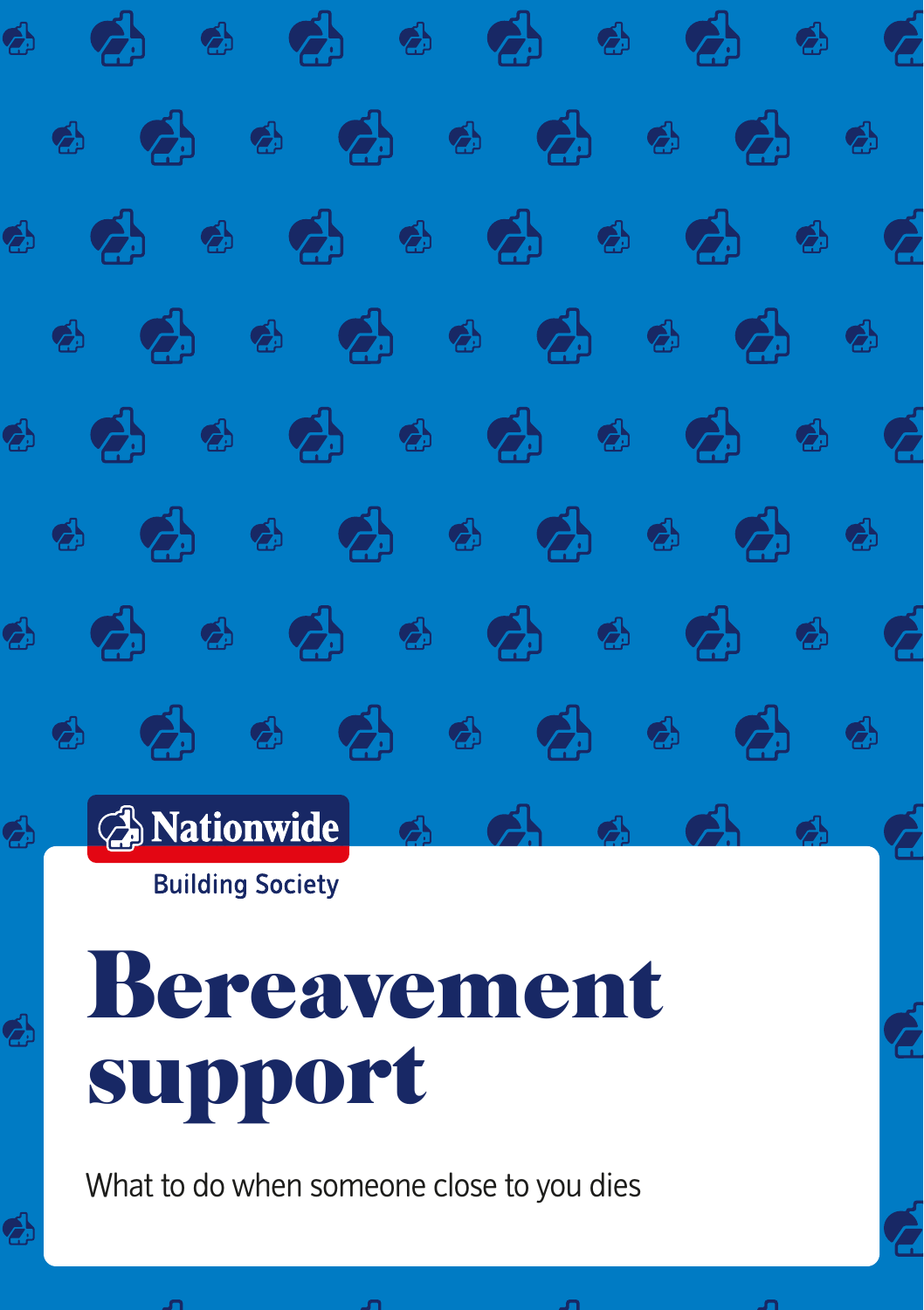# A step-by-step guide

We hope this quide answers any questions you might have.

It gives you practical information on how to notify and confirm a death, what happens to someone's accounts when they die, what you'll need to close their accounts and how to get help with funeral costs.

We also appreciate that sorting out these issues may be the last thing on your mind. So if you'd like to talk to someone to help you through the steps you need to take, have a look at the 'contact us' page at the back of this leaflet. It tells you how you can get in touch.

To help you remember everything you need to do, we've included a checklist at the back too.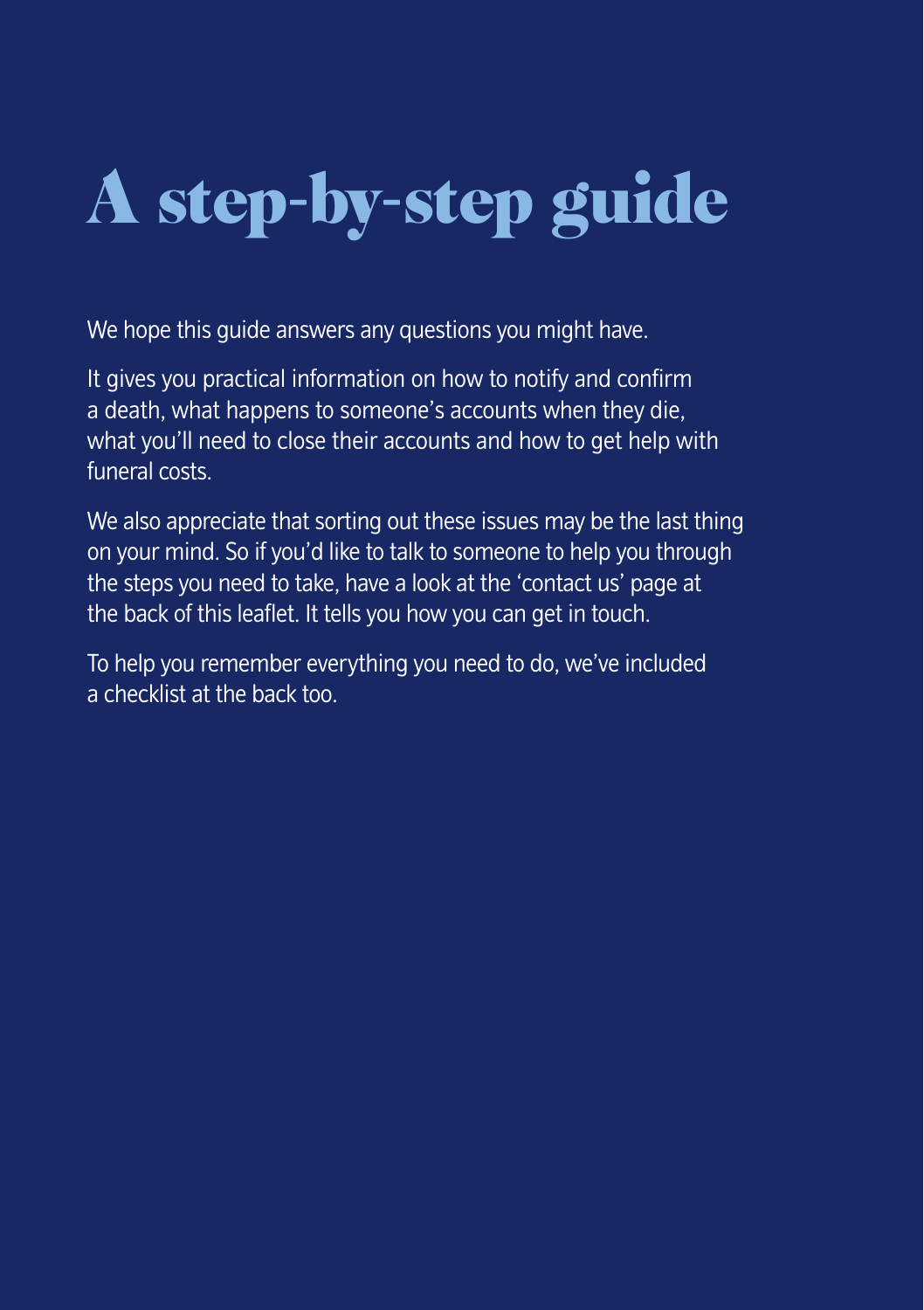# **Contents**

[The legal terms and phrases explained](#page-3-0) 4 [Registering the death](#page-4-0) 5 and 5 and 5 and 5 and 5 and 5 and 5 and 5 and 5 and 5 and 5 and 5 and 5 and 5 and 5 and 5 and 5 and 5 and 5 and 5 and 5 and 5 and 5 and 5 and 5 and 5 and 5 and 5 and 5 and 5 and 5 and 5 and 5 and 5 [Letting us know](#page-5-0) 6 and the control of the control of the control of the control of the control of the control of the control of the control of the control of the control of the control of the control of the control of the c [Letting other financial providers know](#page-6-0) 7 [Help with expenses](#page-7-0) 8 and 200 million of the state of the Second Second Second Second Second Second Second Second Second Second Second Second Second Second Second Second Second Second Second Second Second Second Second Seco [The will and the estate](#page-8-0)  $\overline{9}$ [Dealing with their tax and benefits](#page-9-0) 100 and 100 and 100 and 100 and 100 and 100 and 100 and 100 and 100 and 100 and 100 and 100 and 100 and 100 and 100 and 100 and 100 and 100 and 100 and 100 and 100 and 100 and 100 and 10 [What we need to see to close a Nationwide account](#page-9-0) [What happens to the accounts they held](#page-10-0) 11 [Debt with Nationwide](#page-15-0) 16 and 200 million 16 and 200 million 16 and 200 million 16 and 200 million 16 and 200 million 16 and 200 million 16 and 200 million 16 and 200 million 16 and 200 million 16 and 200 million 16 and 200 [Payment information](#page-15-0) 16 and 16 and 16 and 16 and 16 and 16 and 16 and 16 and 16 and 16 and 16 and 16 and 16 and 16 and 16 and 16 and 16 and 16 and 16 and 16 and 16 and 16 and 16 and 16 and 16 and 16 and 16 and 16 and 16 and [Checklist](#page-18-0) **1986** [Useful websites](#page-21-0) 22 and 22 and 22 and 22 and 22 and 22 and 22 and 22 and 22 and 22 and 22 and 22 and 22 and 22 **[Contact us](#page-22-0)** 23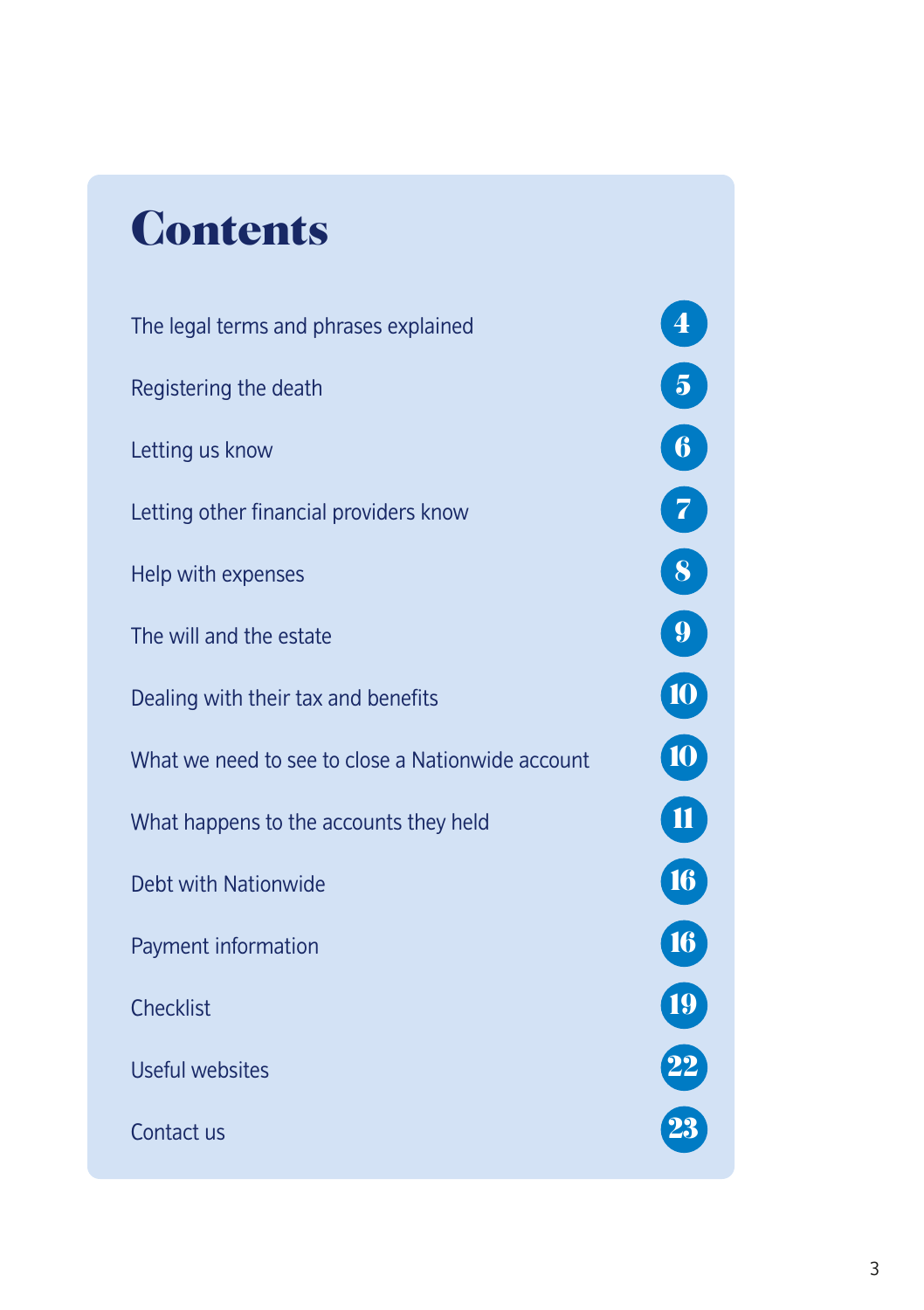# <span id="page-3-0"></span>The legal terms and phrases explained

There are many legal terms used when someone dies. Here's some of the most common ones you're likely to come across.

### Administrator

The person appointed when either no will can be found or there is no executor to carry out the intentions of the will.

# **Beneficiary**

Someone who is entitled to receive a specific gift, sum of money or share of the estate.

# Death Certificate

This is either the medical document issued by a qualified doctor, certifying the death of a person and stating the cause if known, or more commonly the legal document you get afterwards from a registrar, confirming the date, location and cause of the person's death.

### **Estate**

A person's estate includes everything they own and everything that's registered in their name.

### **Executor**

The person or persons named in a will to deal with the estate following a person's death.

# Grant of Probate

This is the official document that confirms to the executors that they have authority to act and which validates the will. Where there's a will, this will be a 'Grant of Probate'. Where there's no will, it will be 'Letters of Administration'. In Scotland, this is known as 'Certificate of Confirmation'.

### Inheritance Tax

A tax on the estate that generally applies when someone dies and when the value of their estate is above a specific threshold. The tax is paid before the estate can be distributed to the beneficiaries.

#### Intestate/Intestacy

When someone dies without leaving a valid will in place.

### Letters of Administration

This is the official document that appoints people to handle a person's estate, where there is no will, no executors appointed in the will, no executors still living, or no executors willing to carry out the executor's duties.

#### Personal representative

This is the executor or administrator managing the deceased's estate.

The personal representative is responsible for administering the estate, which means they need to collect all the assets and pay all bills and debts that need to be paid. Depending on how much money and assets the person who died had, the personal representative may need to apply for a Grant of Probate – if so, then no accounts can be closed until they have this document.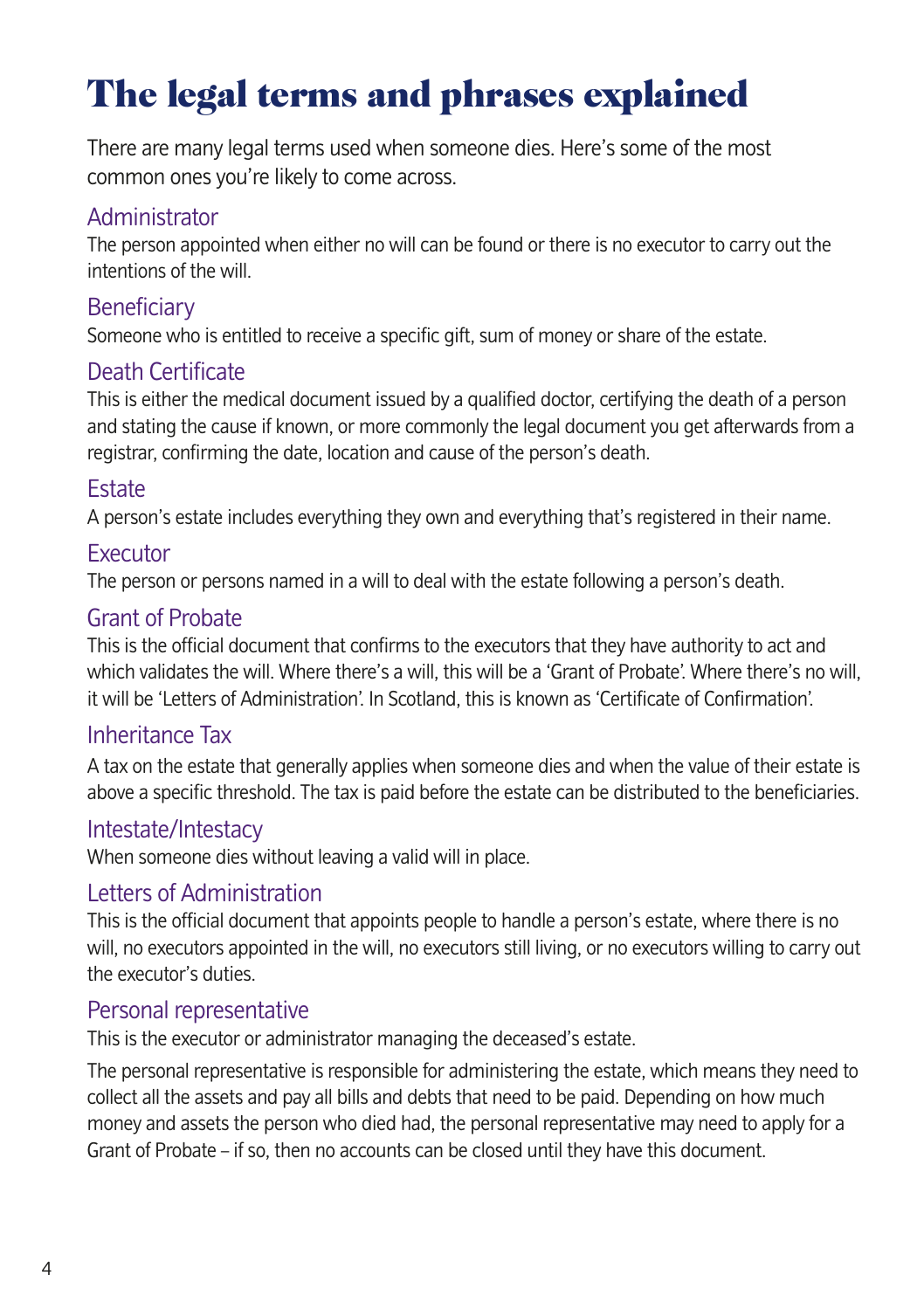# <span id="page-4-0"></span>**Probate**

Probate is the legal process of dealing with someone's estate after they've died. It involves collecting all of the person's assets; their money, property and belongings – as well as settling debts and paying any taxes due, then sharing out what's left as directed in the will.

It's usually the executor of their will who administers the estate, shares out its assets and clears its debts. To get authority to do that, they usually need to get a legal document called a **'Grant of Probate'**. For more information on how to do this, please visit the government website on **[gov.uk](https://gov.uk)**

# Will

A legal document which indicates who should benefit from the estate and how. It also appoints an executor to administer and distribute the estate, and may appoint guardians or contain funeral wishes.

# Registering the death

The government's website – **[gov.uk/register-a-death](https://gov.uk/register-a-death)** – is a good place to find everything you need to know including who can register the death and what they'll need to do.

Once you've registered the death, you'll be given:

- a death certificate, and
- a certificate for burial or cremation.

It's a good idea to ask for extra copies of the death certificate, as many organisations will need to see an original version (there can be a fee for this).

# The government's Tell Us Once service

When someone dies, there are a number of government departments you'll need to inform. To help, the government offers a Tell Us Once service which lets you contact several departments in one go, such as:

- Department of Work and Pensions Passport Office<br>• HMRC Passport Office
- 

• Local Authority

• DVLA

This service is offered by most local authorities but isn't available in Northern Ireland or if the person was living permanently abroad. You can access this service online or by phone when you register the death. You'll need a unique reference number from the registrar to do this.

If you don't want to use Tell Us Once or it's not available to you, our checklist at the back includes the individual government departments you may need to tell about the death.

The government provides more guidance at **<www.gov.uk/after-a-death>**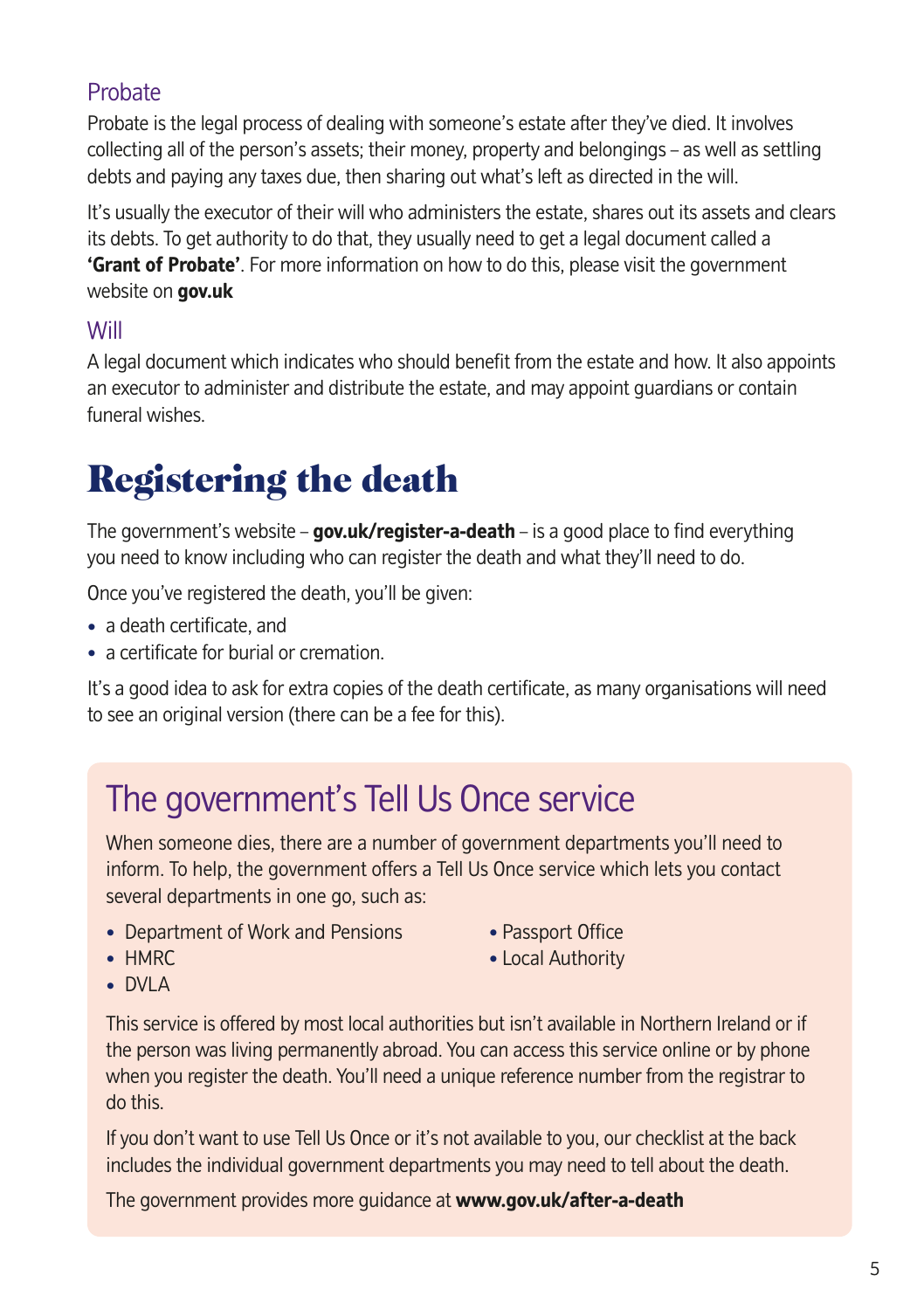# <span id="page-5-0"></span>Letting us know

# If you don't yet have a death certificate

If you don't yet have the death certificate and want to safeguard the account and stop marketing, you can let us know by making an appointment in your local branch, by phone on **0800 464 3018**, online through the Bereavement Support section of our website, or by writing to Bereavement Services (address on page 22).

### What we'll need to know

- Their full name, address, date of birth and the date of death.
- The notifier's name, address, telephone number, relationship to the deceased and, optionally, their email address.
- The personal representative's name and address (if you know this yet) this tells us who to write to and who we can give information to.

### What we'll do once you let us know

- If we know who the personal representative is, then we'll write to them to let them know what the next steps are. If this information is not provided we will take reasonable steps to identify the personal representative so that we can get in touch.
- We will restrict any withdrawals on sole accounts to safeguard them.
- We will suppress any marketing (please note there may be occasions when marketing material continues to arrive because it was already prepared for mailing, but this should only be for a short period of time)

### Once you have a death certificate

Once you have the original death certificate, or the coroner's interim certificate, you can register the death with us. Please just take the certificate or a certified copy into a branch or send it to us by writing to Bereavement Services (address on page 22).

A 'certified copy' is a photocopy of the original document that has been certified to confirm the original has been seen. We can do this for you in branch. When you register the death at the registrar's office you can alternatively pay for several copies of the death certificate so you don't have to go to the trouble of getting someone to endorse (certify) a photocopy.

If you'd like to go through the steps you need to take with one of our advisers in branch, this is a good time to make an appointment. You can find your local branch's phone number at **<nationwide.co.uk/branchfinder>** or phone the bereavement Helpdesk on **0800 464 3018**

If you're the personal representative and you're not a Nationwide member, we'll need to see your ID such as a valid full UK passport or valid full photocard driving licence and a recent proof of address such as a utility bill or bank statement. You can find details of acceptable ID at **<nationwide.co.uk>** or ask in branch or call us.

Your information may also be used for the prevention of money laundering. For more details on how Nationwide use your information, please see **<nationwide.co.uk/privacy>**.

We'll write to the personal representative to let them know what the next steps are and how and when the accounts will be closed.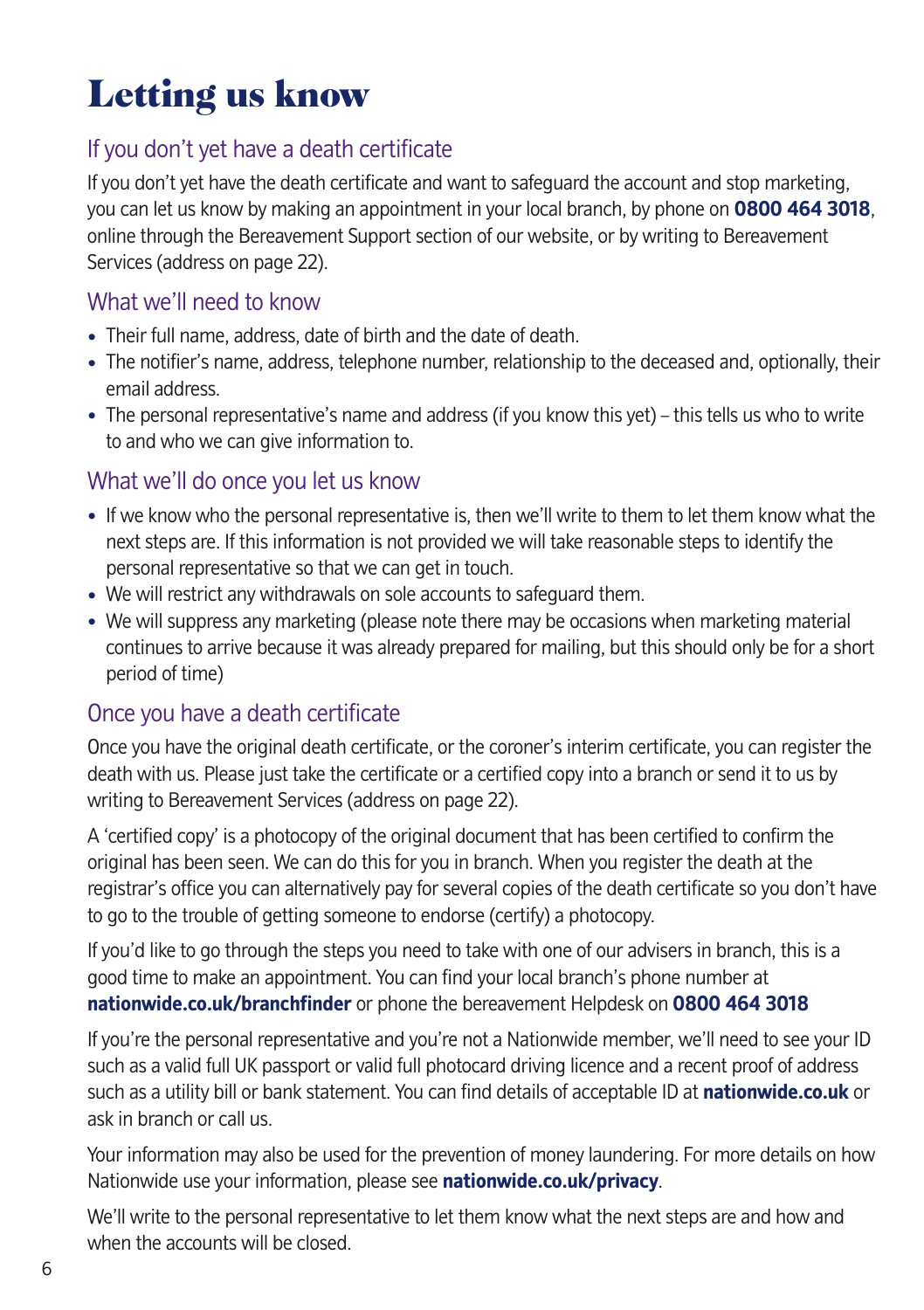# <span id="page-6-0"></span>Letting other financial providers know

If the person who died had accounts with a number of different providers, there's a free online Death Notification Service (DNS) that lets you complete one notification that will be sent to all the participating financial institutions you need to contact. For more information, please go to **<deathnotificationservice.co.uk>**

The providers taking part in this service include:

- Nationwide
- Bank of Scotland
- Barclaycard
- Barclays
- Halifax
- HSBC
- Lloyds Banking Group
- Santander UK
- Scottish Widows
- The Royal Bank of Scotland/NatWest.

The full list of member organisations is available on the DNS website.

Please note that this is an online notification service only. If you use it, those organisations will update their records and contact you within ten days to let you know the next steps.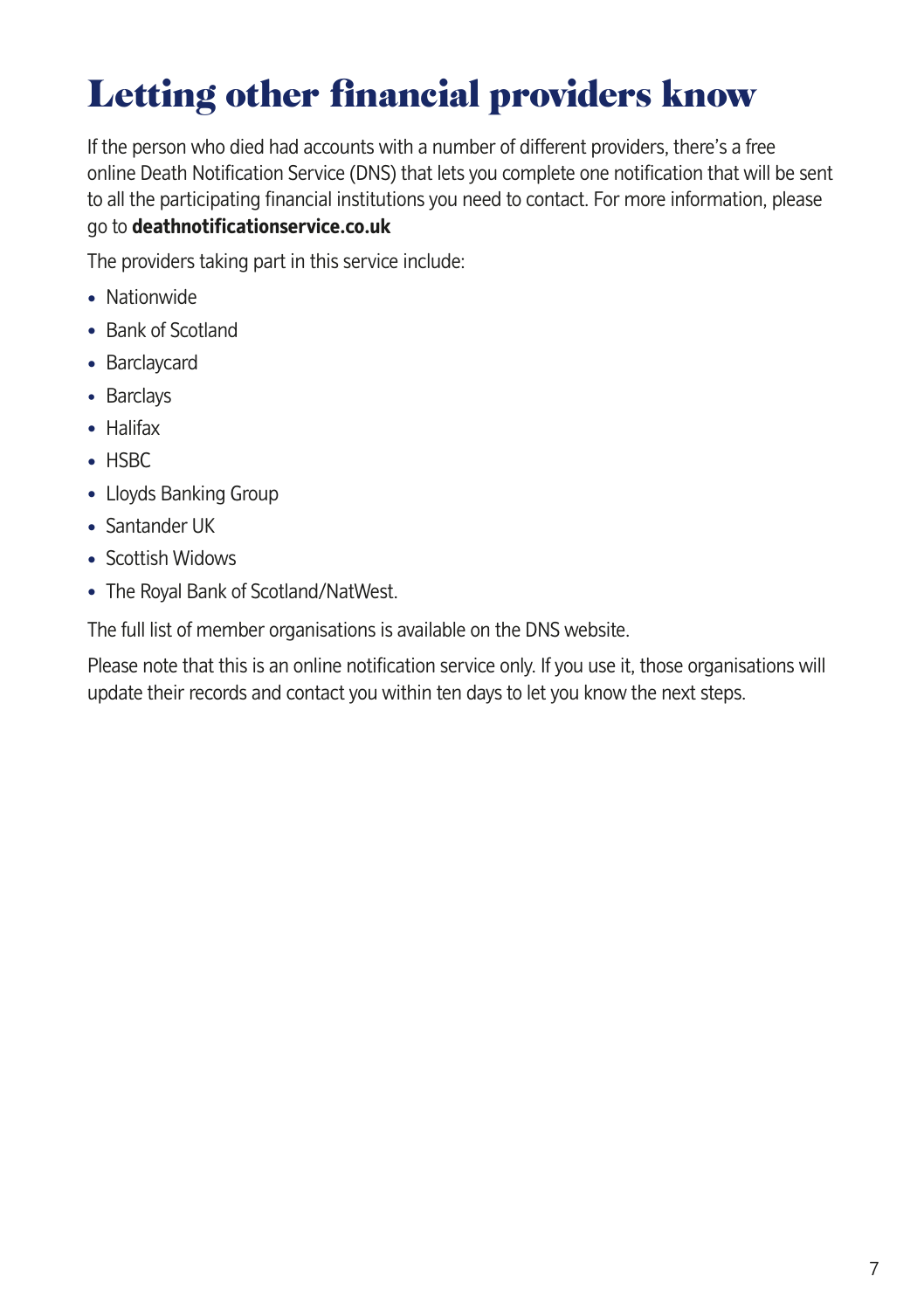# <span id="page-7-0"></span>Help with expenses

# Paying for the funeral

If you're arranging the funeral, you may need to pay for this upfront. There may be a life insurance policy or sole funeral plan that's already paid for the funeral - but if there isn't we can release money from the accounts of the person who's died. If there isn't enough money in the account to pay all of the costs, we'll release the available funds to help towards the final bill.

To request funds for the cost of the funeral, please complete our *'Personal Representative's request for funds to cover costs' (IF21)* form and return it to us. To get hold of a copy of the form, you can either:

- find and print a copy from our website by searching 'IF21'
- pick one up from one of our branches
- or, give us a call on **0800 464 3018** and we can post one to you.

To return it to us, either take it to one of our branches or post it to Bereavement Services at the address on page 22.

Please note if it's an estimate we'll only pay the deposit, if it's the final invoice, we'll pay the full amount. All cheques will be made out to the Funeral Service provider. In exceptional circumstances, you may be able to give us instructions to make an electronic payment instead. There are more details about this in the 'Payment information' section of this leaflet. You can call us on **0800 464 3018** if you want to discuss this with us.

If the funeral bill has been paid by the executor, as well as the funeral invoice, we'll also need to see a bank statement or credit card bill with their name and address, showing the payment.

### Paying for Grant of Probate/Letter of Administration fees

You may need money to pay for other urgent expenses such as fees for Grant of Probate/ Letter of Administration. To cover these fees, just fill in a *'Personal Representative's request for funds to cover costs' (IF21)* form and return it to us in branch or by posting it to us at the address on page 22. We don't need to see the bill as we'll make the cheque out to the court.

# Paying Bills

We're sorry, but we can't release funds from the deceased member's account to pay bills for care home fees or utility bills. This is because there is generally an order of priority in which the deceased's estate debts should be settled. The Personal Representative of the estate will manage all of this. Creditors such as care homes and utility providers will usually contact the Personal Representative to manage the individual debts owed to them. If you'd like some guidance on dealing with the financial affairs of someone who has died, you may find these websites helpful:

**Citizen's Advice Bureau** [– citizensadvice.org.uk/family/death-and-wills/dealing-with](citizensadvice.org.uk/family/death-and-wills/dealing-with-the-financial-affairs-of-someone-who-has-died)the-financial-affairs-of-someone-who-has-died

**Money Helper** [- moneyhelper.org.uk/en/family-and-care/death-and-bereavement/](moneyhelper.org.uk/en/family-and-care/death-and-bereavement/dealing-with-the-debts-of-someone-who-has-died) dealing-with-the-debts-of-someone-who-has-died

**Bereavement Advice Centre** [- bereavementadvice.org/topics/probate-and-legal/](https://bereavementadvice.org/topics/probate-and-legal/insolvent-estates) insolvent-estates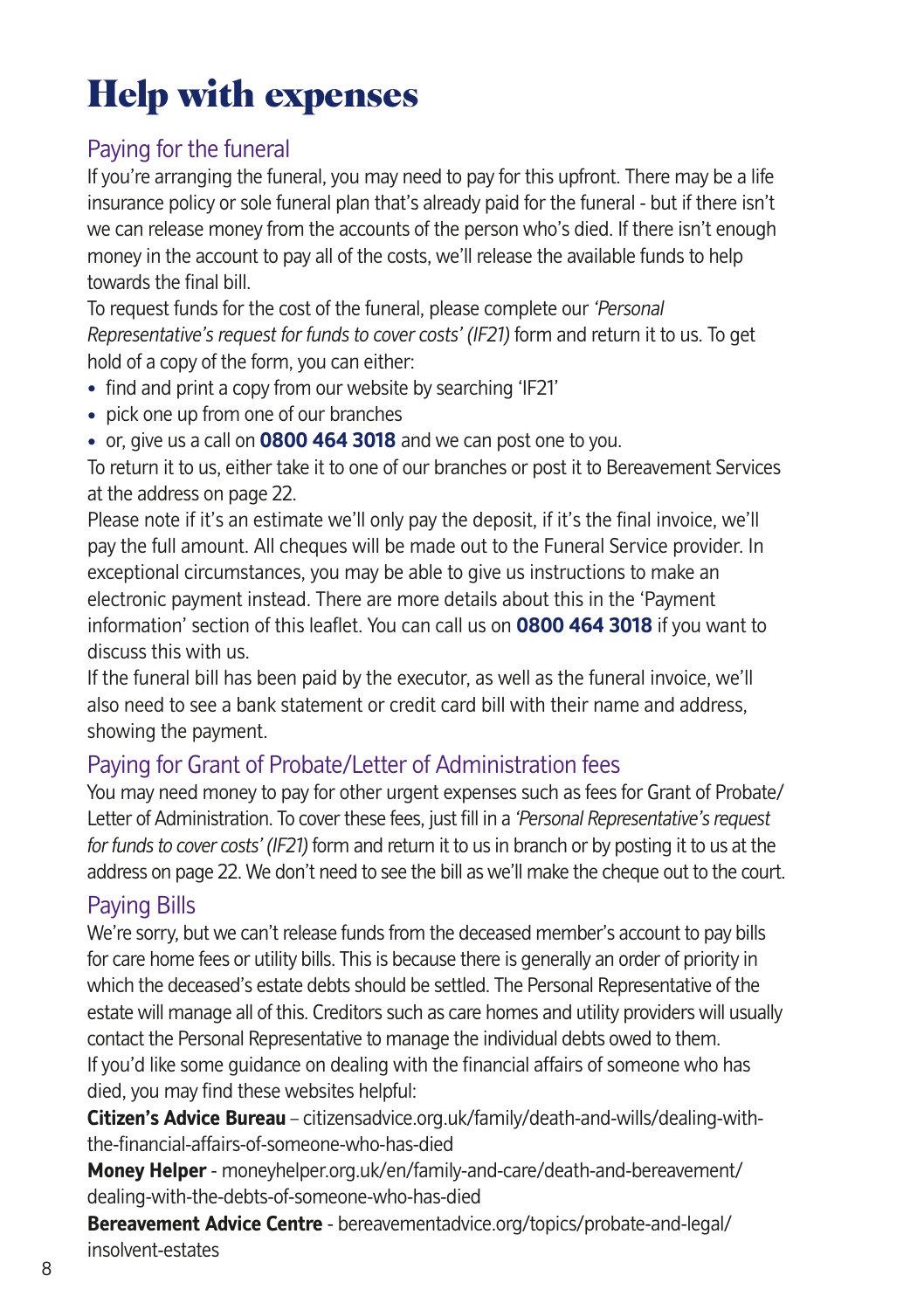# <span id="page-8-0"></span>The will and the estate

# The will

If there's a will, we won't need to see it to close or release funds from an account. You can find out more information about wills, probate and inheritance tax at **[gov.uk/wills-probate-inheritance](https://gov.uk/wills-probate-inheritance)**

# Dealing with the estate

After someone dies, their estate is shared out according to their will or given to their next of kin if no will was left. A person's estate includes everything they own and everything that's registered in their name, things like:

- money (cash, bank or building society accounts, money owed by others)
- property
- personal possessions (such as jewellery or a car)
- insurance policies
- stocks and shares.

# Personal Representative

Being a personal representative (the 'executor' or 'administrator') is an important role as it's that person's responsibility to carry out the administration of the estate. This can include:

- collecting all the assets of the estate
- dealing with any paperwork
- settling any debts, taxes, funeral and administration costs
- appointing a solicitor
- applying for probate where needed.

#### Dealing with the estate yourself

You can deal with the estate yourself rather than appointing someone else to do it.

You can find out more about Grant of Probate at **[gov.uk](https://gov.uk)**

#### Appointing someone to administer the estate

You might find it easier to appoint a solicitor, chartered accountant, specialist probate service or bank to handle the administration. Many personal representatives do this. Before you do, however, bear in mind you'll have to pay for these services.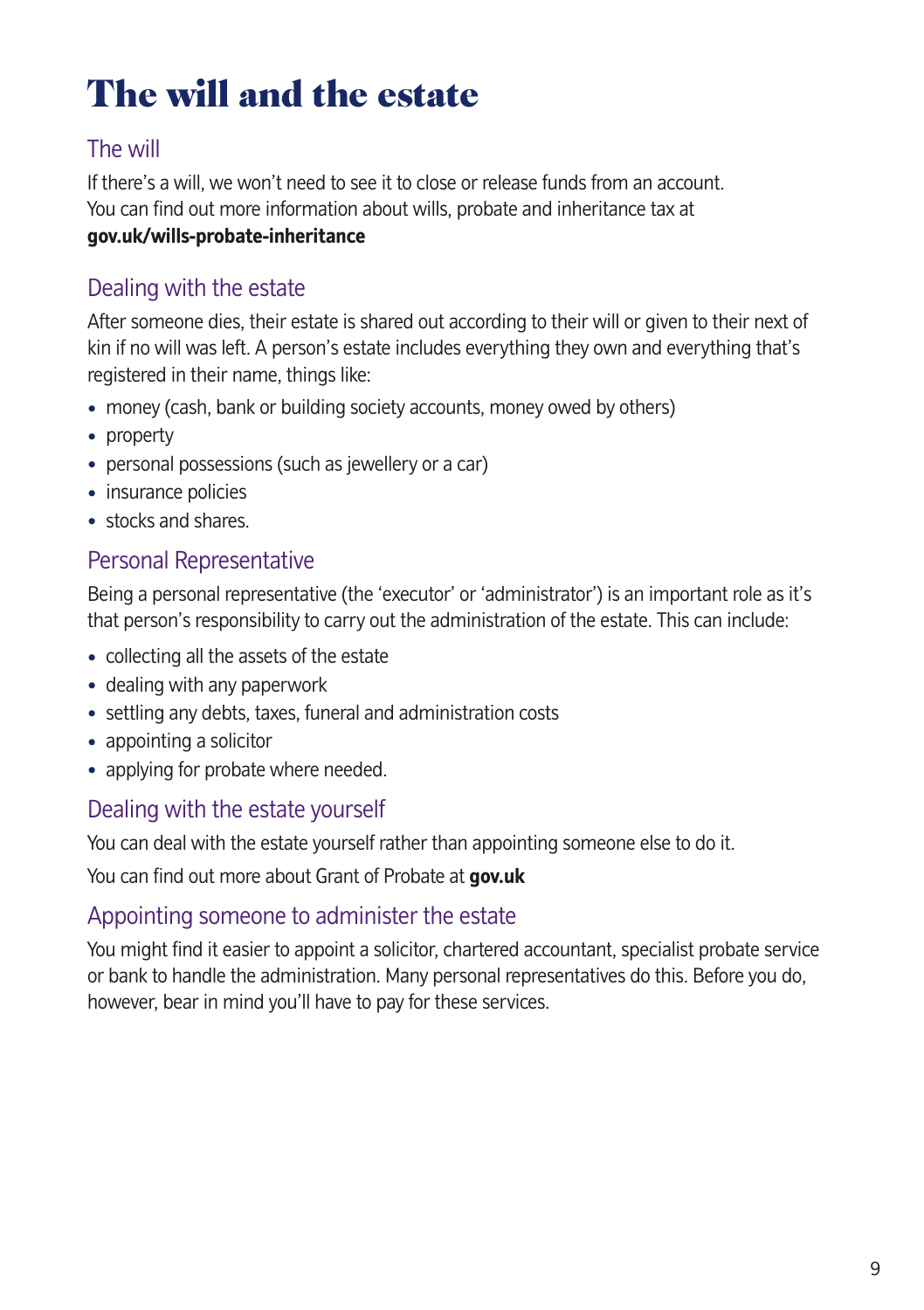# <span id="page-9-0"></span>Dealing with their tax and benefits

When someone dies, their tax, benefits and National Insurance will need to be sorted out as soon as possible. There may be tax to pay, or their estate might be owed some tax back. We can issue tax statements for the member's sole accounts up until the date of their death. If this would help, please call our bereavement helpdesk on **0800 464 30 18**. Just so you know, we're only able to provide tax and interest information on joint accounts up to the date the member died.

### Inheritance Tax

If you've been named as the personal representative, you'll be responsible for paying any inheritance tax (IHT) using funds from the person's estate.

For payment of inheritance tax, please fill out a 'IHT423' form and return it to us by post (at the address on page 22) or by bringing it into one of our branches. You can search for and download the form at **[gov.uk/inheritance-tax](https://gov.uk/inheritance-tax)**. Once we receive the form we'll pay HMRC via an electronic payment.

You can find out more information about inheritance tax at **[gov.uk/inheritance-tax](https://gov.uk/inheritance-tax)**

# What we need to see to close a Nationwide account

We'll need to see different things to close an account depending on how much money is held in it. The amount in the account also affects when the money can be released. We will send you a *'Request to Close Account(s)'* form when we have registered the death. If you're applying for a Grant of Probate, the original or certified copy of this document will need to be sent to us, along with the request to close account forms.

# Less than £50,000

We'll need a completed *'Request to Close Account(s)'* form.

# £50,000+

We'll need a completed *'Request to Close Account(s)'* form and the Grant of Probate/Letters of Administration.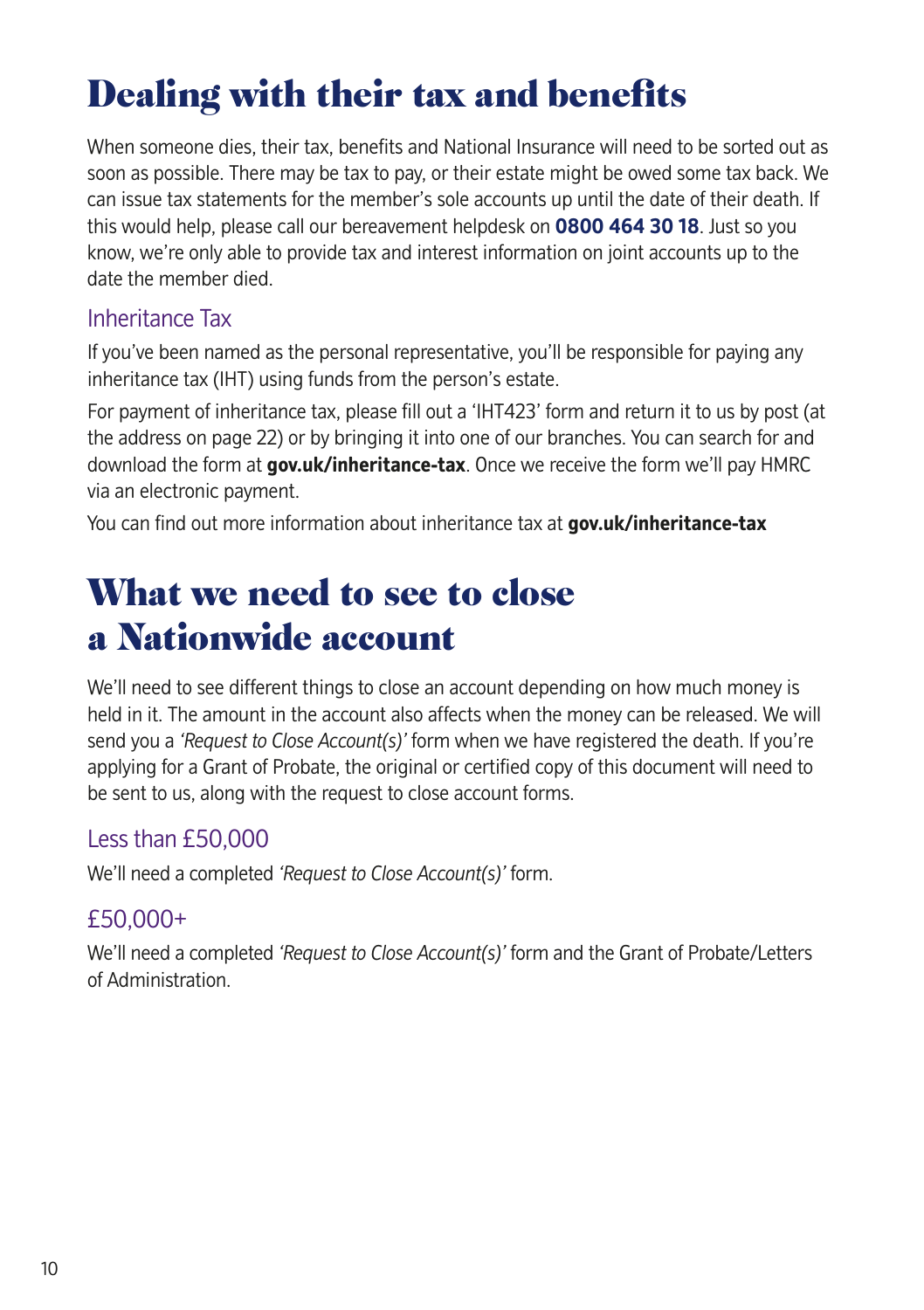# <span id="page-10-0"></span>What happens to the accounts they held

# Current account

#### **Joint current accounts**

If the person who has passed away held a joint account, we'll change the account to the other account holder's name only when we receive the death certificate. The other account holder can then continue to use it.

#### **Joint cards and chequebooks**

We'll cancel any cards and chequebooks that belonged to the person who died when we receive the death certificate. You don't need to return them. Any cards and chequebooks owned by the other account holder won't be affected.

#### **Joint Direct Debits and standing orders**

To cancel any Direct Debits, such as electricity or gas payments, the other account holder should contact the relevant organisations.

To cancel any standing orders, the other account holder can either come into a branch or call us on **03457 30 20 11**. Lines are open 8am to 8pm, 7 days a week. They'll need to give us the account and payee details.

#### **Sole current accounts**

If the person who has passed away held a current account with us just in their name, it will stay open until we receive the documents to close it.

Payments into the account, such as from the Department for Work and Pensions, may be recalled.

#### **Sole cards and chequebooks**

We'll cancel their card and chequebook when we receive the death certificate. You don't need to return them.

#### **Sole Direct Debits and standing orders**

Once we've received the death certificate, all Direct Debits and standing orders will be cancelled. The personal representative will need to cancel any Direct Debits directly with the organisations. They don't need to do this for standing orders.

If there's a Direct Debit to pay for home insurance, please check with the insurance company that the house is still covered while the estate is being dealt with.

#### **Overdrafts**

If the account is overdrawn, the overdraft will need to be repaid from the estate. Our probate partner, Phillips & Cohen Associates (UK), will contact the personal representative to help with this. The personal representative can also phone them directly on **0333 555 10 50**. Lines are open Monday-Thursday 8am to 8pm, Friday 8am to 5.30pm and Saturday 9am to 1pm (closed Sundays and bank holidays).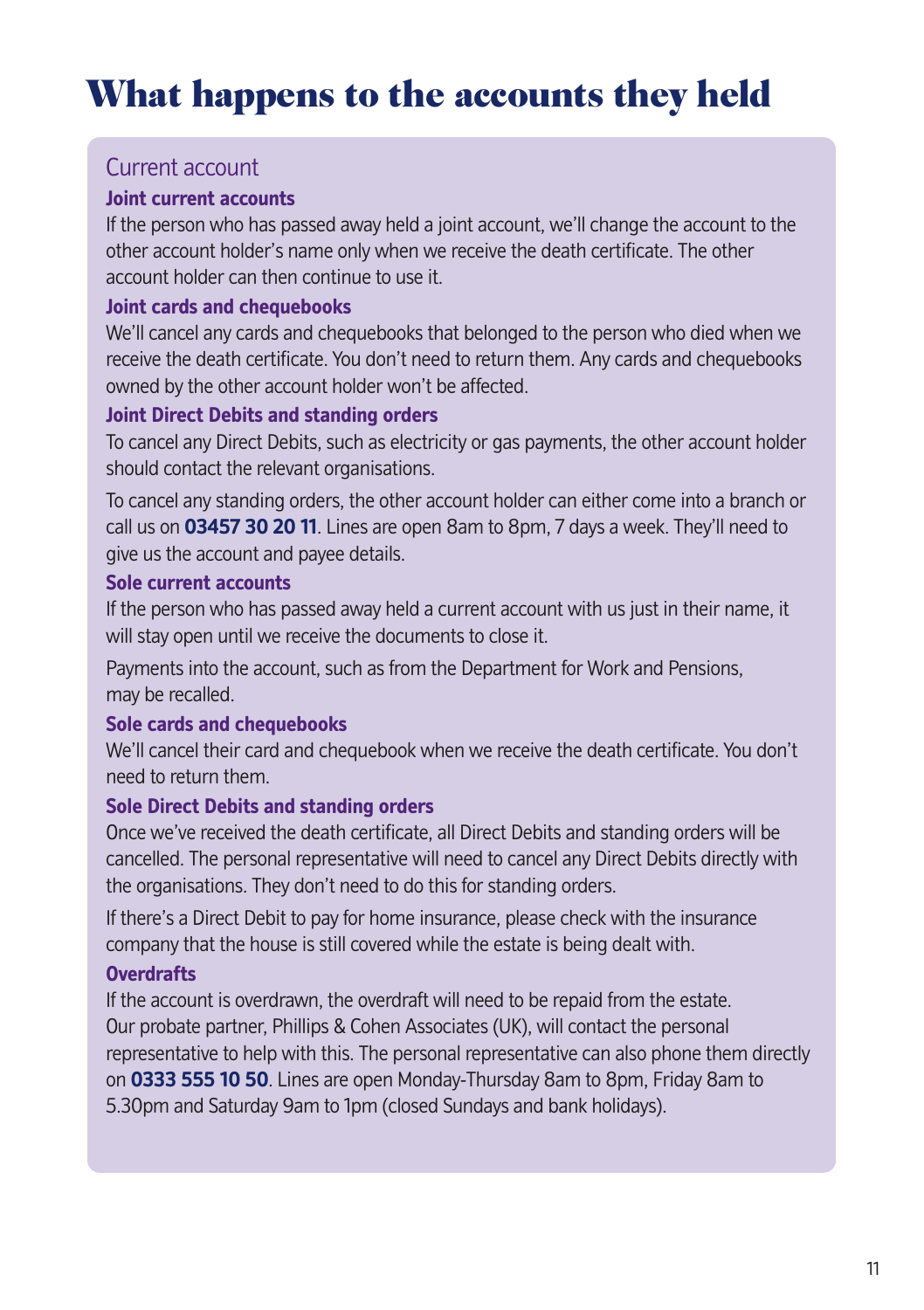# What happens to the accounts they held

*continued*

### **Savings**

#### **Cash ISAs**

An ISA remains open until it's closed or administration of the estate is complete, whichever is earlier. During this time, it maintains its tax-free status.

After 3 years, if the account hasn't been closed, we'll move the balance into a taxable savings account. It stays there until the personal representative asks for the money to be released.

#### **Inheriting an ISA allowance**

If you're the spouse or civil partner of the person who has died, you may be able to inherit an additional ISA allowance.

#### **Members who died on or before 5 April 2018**

ISAs were closed from the date that the member's death was registered. Money is held in a non-ISA account until the personal representative asks for it. Any interest, dividends or gains from after the date of death may be taxable (depending on allowances).

#### **Bonds**

#### **Joint accounts**

If the person who has passed away held a joint account, we'll change the account to the other account holder's name only when we receive the death certificate. It then becomes solely theirs.

#### **Sole accounts**

If the bond is only in the name of the person who died, it will remain open until we receive the documents to close it. There are no fees to pay, even if the account is closed early. We automatically cancel the bond certificates.

#### e-Bonds

#### **Joint accounts**

If the person who has passed away held a joint account, and had e-Bonds linked to that account, we'll change the account to the other account holder's name only when we receive the death certificate. The account and the e-Bonds then become solely theirs.

#### **Sole accounts**

Because e-Bonds are linked to a Nationwide current account, they'll be closed along with that current account when we receive the death certificate. There won't be any charges.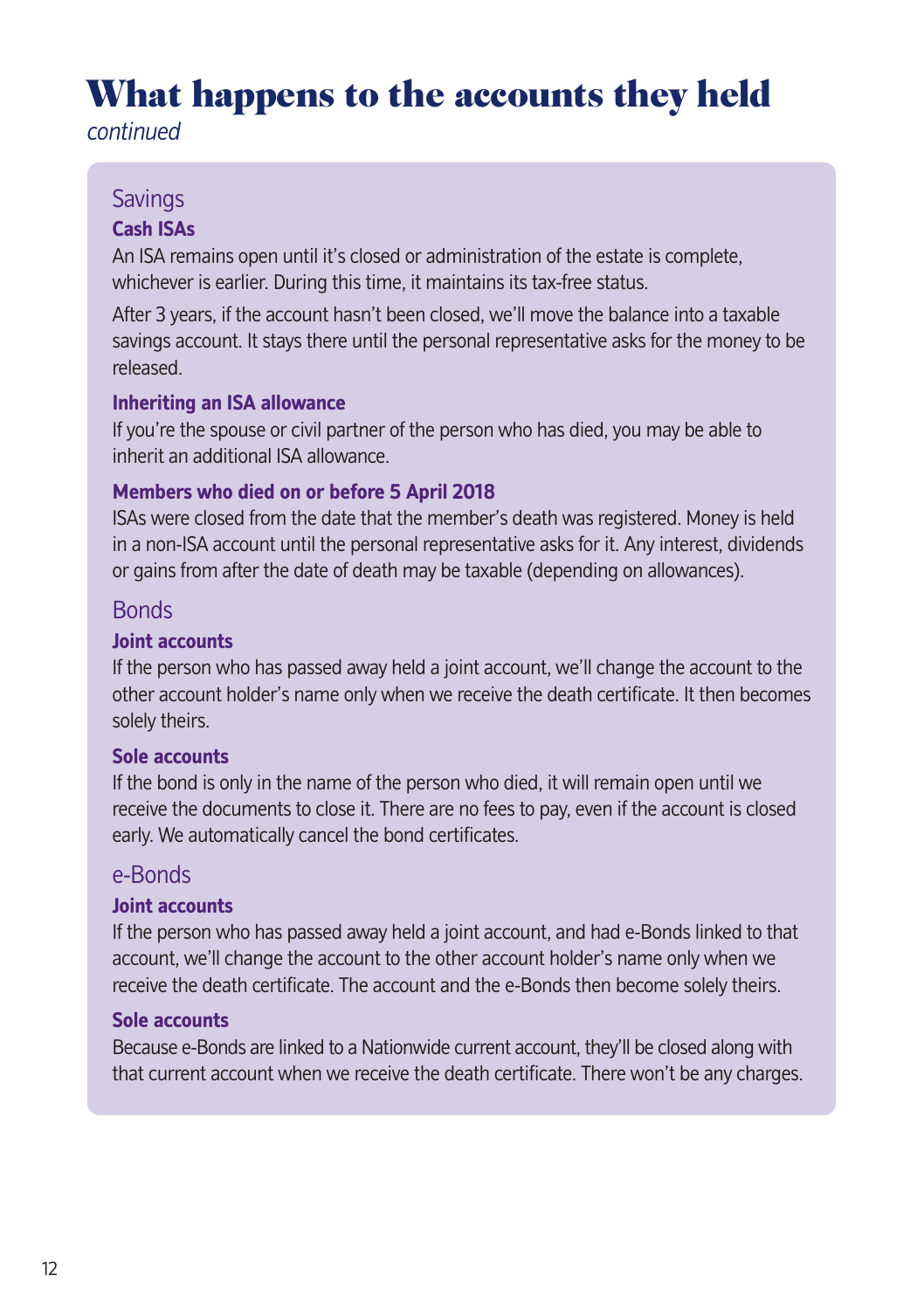### Other savings accounts

#### **Joint accounts**

If the person who has passed away held a joint account, we'll change the account to the other account holder's name only when we receive the death certificate. It then becomes solely theirs.

Alternatively, the personal representative can close the account without having to pay any fees or lose any interest. We'll automatically cancel any related cards.

#### **Sole accounts**

An account that's only in the name of the person who died remains open until we receive the documents to close it.

# **Mortgages**

Once we've been told about the death, we'll freeze the mortgage account. Doing this means we won't take any regular payments during that time, although interest will still be charged.

- **If it's a joint account:** we'll freeze it for 3 months. After that time, we'll recalculate payments over the remaining term of the mortgage to take in to account any increase in balance. If the remaining account holder or personal representative would prefer not to have the mortgage frozen, they can call us and ask us not to do this.
- **If it's a sole account:** we'll freeze it for 12 months as standard this period can't be cancelled. After that time, the mortgage will need to be repaid. We'll recalculate payments over the remaining term of the mortgage to take in any increase in balance. The personal representative can set up a standing order or bank transfer payment if they wish to continue making payments to the mortgage.

If the personal representative has any questions about this, they can call the Bereavement Helpdesk on **0800 464 30 18**. Lines are open Monday-Friday 9am to 5pm, and between 9am and 12pm on Saturdays. Or, by post to Bereavement Services at the address on page 22.

# Credit Card

If no money is owed on the card, we'll close the account automatically when we receive the death certificate.

Any outstanding money owed on the card will need repaying from the estate.

Our probate partner, Phillips & Cohen Associates (UK), will contact the personal representative to help with this. The personal representative can also phone them directly on **0333 555 10 50**. Lines are open Monday to Thursday 8am to 8pm, Friday 8am to 5:30pm and Saturday 9am to 1pm (closed on Sundays and bank holidays).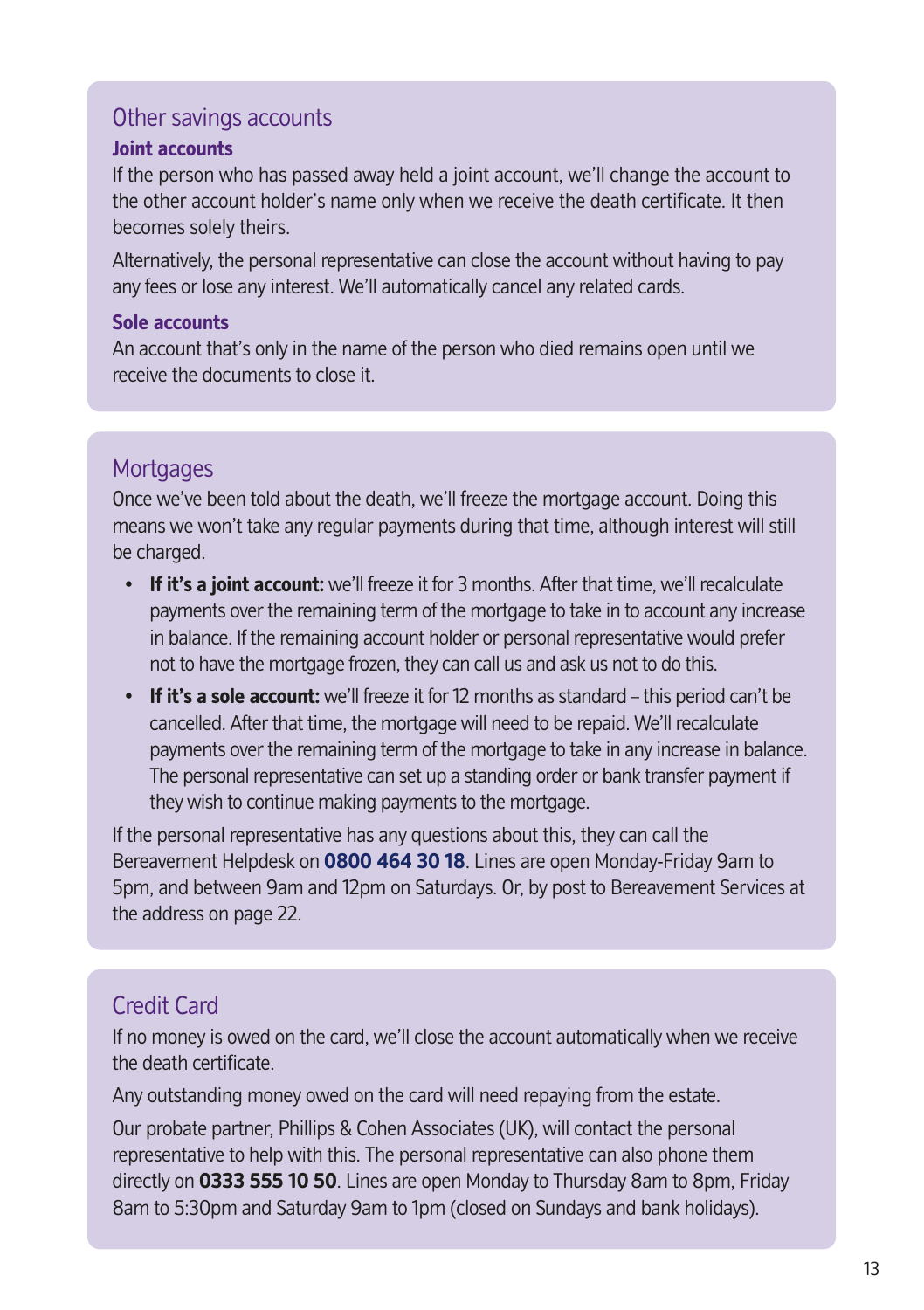# What happens to the accounts they held

*continued*

# Credit Card *(continued)*

#### **If the account has a credit balance**

The account will stay open until we receive the documents to close it.

#### **If the person who died was the primary card account holder**

The primary card account holder is the person who took out the card account with us and was responsible for paying the bills.

The account will be closed when we receive the death certificate, and any additional cards linked to it will be cancelled. Any additional card holder will need to apply for a new credit card if they're eligible.

#### **If the person who died was an additional card holder on someone else's Nationwide credit card**

Additional card holders have no responsibility for paying the bills. We'll remove their name from the account once we receive the death certificate, and the primary card holder can continue to use the card.

### Personal loan

#### **Joint loans**

If the person who has passed away held a joint loan, we'll change the loan to the other loan holder's name only when we receive the death certificate. It then becomes solely theirs.

#### **Sole loan accounts**

If the loan is only in the name of the person who has died, we'll let the personal representative know how much needs to be repaid. The amount owed could be covered by life or payment insurance. But if there's no policy in place or it cannot cover the total amount owed, it will need repaying from the estate.

Our probate partner, Phillips & Cohen Associates (UK), will contact the personal representative to help with this. The personal representative can also phone them directly on **0333 555 10 50**. Lines are open Monday to Thursday 8am to 8pm, Friday 8am to 5:30pm and Saturday 9am to 1pm (closed on Sundays and bank holidays).

### Home insurance

#### **Joint policies**

If the person who has passed away held a joint policy, we'll notify our insurer when we receive the death certificate. They will change the policy to the other account holder's name only and send them confirmation of this.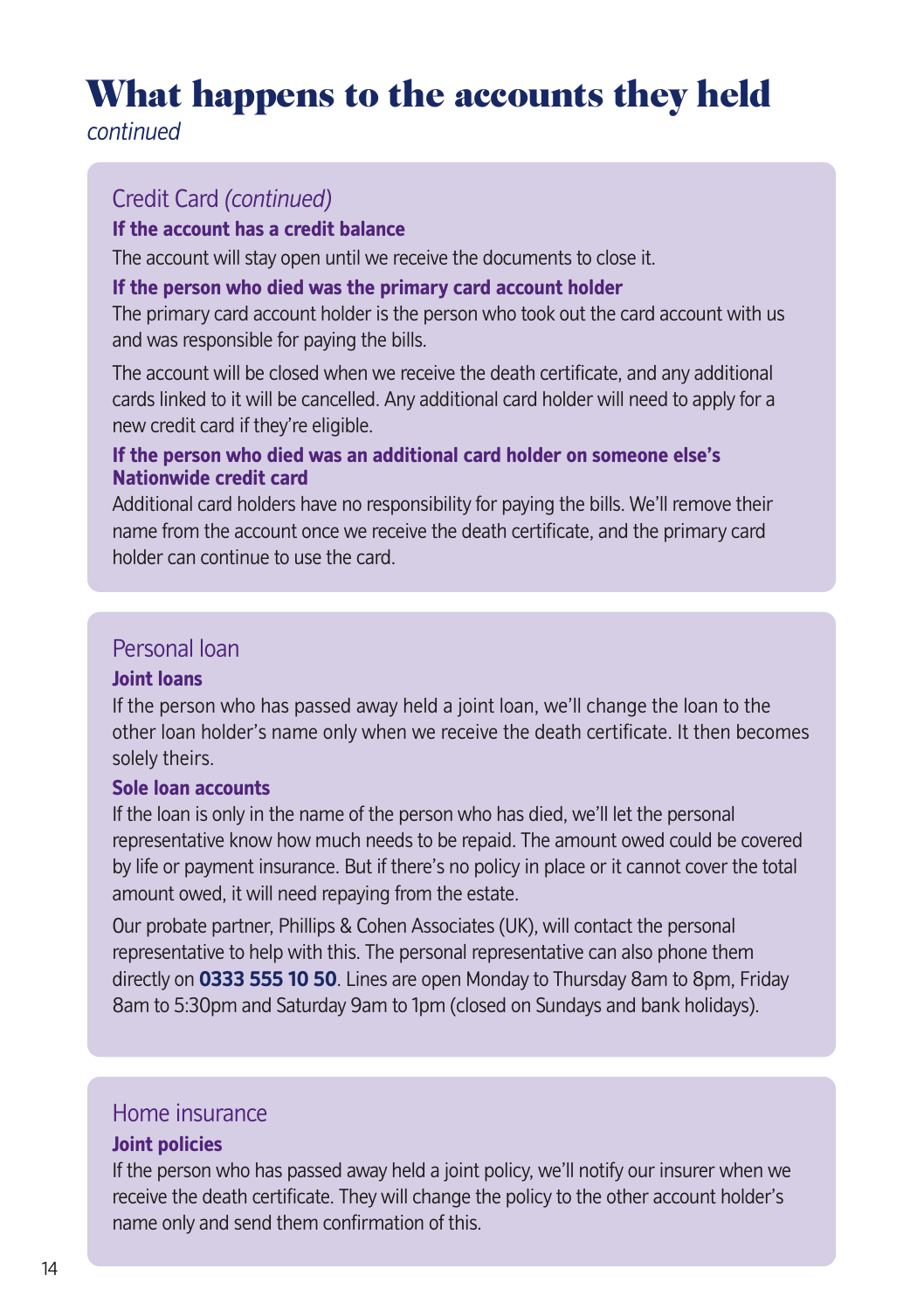### Home insurance *(continued)*

#### **If the policy is in the name of the person who died**

If the person who has died was the other policy holder's spouse or civil partner, we'll let our insurer know what's happened. They can update the policy so it's in the other policy holder's name, and the cover will continue until the probate is finished. To do this, the insurance company will contact the personal representative to get some further details. The personal representative can also phone them directly on **0800 145 60 60**. Lines are open 24 hours a day, 7 days a week.

Once probate is complete, the beneficiary will need to arrange a new policy.

If there are any changes at the property (for example, if it's no longer lived in), the personal representative will need to let the insurer know.

Finally, if the policy was paid by Direct Debit, the personal representative should check that the house is still covered while the estate is being dealt with.

#### Trustee accounts

#### **If there's a trust deed**

If there's a trust deed for the account, it should explain what happens when a trustee dies.

#### **If there's no trust deed**

If there's no trust deed for the account, the personal representative of the deceased trustee can choose to:

- add a new trustee
- leave it with any remaining trustee(s) to manage the account
- transfer the account to the beneficiary
- close the account.

If you're the personal representative and not sure what to do, please get legal advice.

#### Investments

The person who has died may have had an investment plan with Nationwide. If so, please contact our investments provider, Aegon, to discuss this.

You can phone Aegon UK on **0345 272 00 89**.

#### Life Insurance

The person who has died may have had a life insurance policy with Nationwide. If so, please contact our life insurance provider, Legal & General, to discuss this. You can phone Legal & General on **0345 674 07 83**.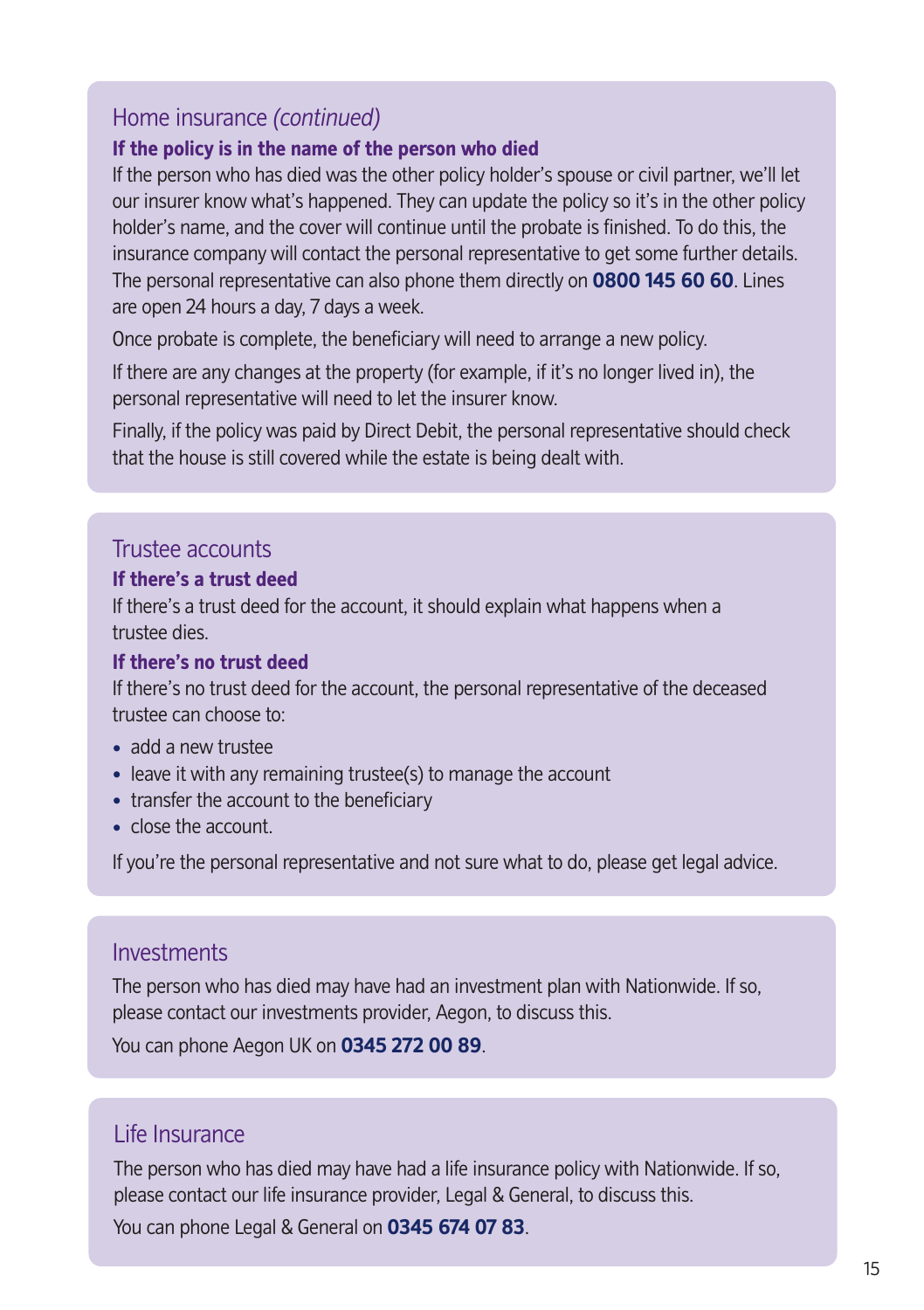# <span id="page-15-0"></span>Debt with Nationwide

If there was any borrowing with us, such as a credit card, a loan or an overdraft in only their name, that debt will need to be repaid, if the estate has enough money to cover it. Our probate partner Phillips & Cohen Associates (UK) will contact the personal representative to help with this. If you want to contact them directly, their phone number is **0333 555 1050**. Please remember, we're here to help so if you've got any questions about this, please call our bereavement helpdesk on **0800 464 30 18**.

# Payment information

| <b>Payment type</b>                                       | When we receive your<br>payment instructions                                                                                                                                                                                                                                                | When payments normally<br>arrive at the recipient's bank                                                                                                                                                                                                                                                                                                                                                                                                               | Can you cancel your<br>instruction?                                                           |
|-----------------------------------------------------------|---------------------------------------------------------------------------------------------------------------------------------------------------------------------------------------------------------------------------------------------------------------------------------------------|------------------------------------------------------------------------------------------------------------------------------------------------------------------------------------------------------------------------------------------------------------------------------------------------------------------------------------------------------------------------------------------------------------------------------------------------------------------------|-----------------------------------------------------------------------------------------------|
| <b>Internal Transfers</b><br>(to a Nationwide<br>account) | Once we have<br>received your<br>completed 'Request<br>to Close Account(s)'<br>form, we may call you<br>to confirm the<br>payment details with<br>you, and your<br>payment instruction<br>may be taken on the<br>phone during that<br>conversation.                                         | Your payment will arrive<br>within 1 working day of us<br>sending it. Payments are<br>made on working days only.                                                                                                                                                                                                                                                                                                                                                       | No, you cannot<br>normally cancel a<br>payment after we<br>have accepted your<br>instruction. |
| Payment types made by exception                           |                                                                                                                                                                                                                                                                                             |                                                                                                                                                                                                                                                                                                                                                                                                                                                                        |                                                                                               |
| CHAPS-<br>payments within<br>the UK in pounds<br>sterling | Once we have<br>received your<br>completed 'Request<br>to Close Account(s)'<br>form, we may call you<br>to confirm the<br>payment details with<br>you (including any<br>transaction fee), and<br>your payment<br>instruction is given to<br>us on the phone<br>during that<br>conversation. | Your payment will arrive<br>within 1 working day of us<br>sending it. Payments are<br>made on working days only.<br>We'll send the money from<br>the savings account to a<br>Nationwide Sundries<br>account, which supports<br>external payments.<br>Once the money is in our<br>Sundries account, we'll send<br>the payment by CHAPS. This<br>payment will arrive at the<br>receiving bank by the end of<br>the next working day<br>following the date of<br>payment. | No, you cannot<br>normally cancel a<br>payment after we<br>have accepted your<br>instruction. |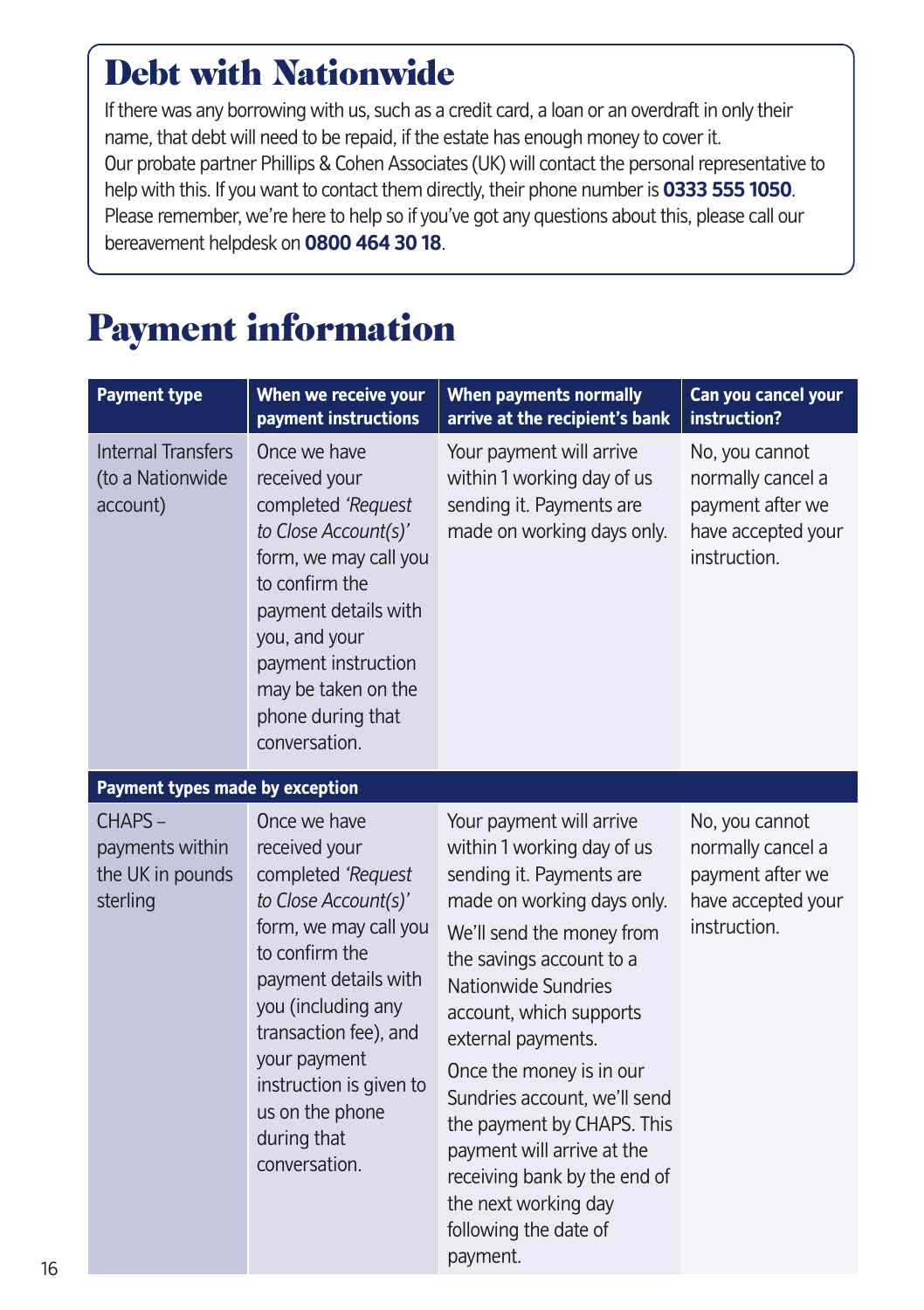| $SWIFT - an$<br>international<br>payment; or a<br>foreign currency<br>payment to<br>another account<br>within the UK | Once we have<br>received your<br>completed Request<br>to Close account(s)<br>form, we may call<br>you to confirm the<br>payment details<br>(including any<br>transaction fee) and<br>the exchange rate<br>that will apply to<br>your payment. Your<br>payment instruction<br>is given to us on the<br>phone during that<br>conversation. | For a payment in an EEA<br>currency or pounds sterling<br>to a country in the EEA:<br>your payment will arrive at<br>the receiving bank within 1<br>working day.<br>For a payment to a country<br>within the EEA or the UK<br>that is not in an FFA<br>currency: your payment will<br>normally arrive within 4<br>working days.<br>Payments made outside<br>the EEA will take longer -<br>please ask us for details.<br>Payments are made on<br>working days only.<br>If the payment is being<br>made from a savings<br>account, we'll send the<br>money from the savings<br>account to a Nationwide<br>Sundries account, which<br>supports external payments. | No, you cannot<br>normally cancel a<br>payment after we<br>have accepted your<br>instruction.                                                                                                                                                                                                                                                                                                                                                                                |
|----------------------------------------------------------------------------------------------------------------------|------------------------------------------------------------------------------------------------------------------------------------------------------------------------------------------------------------------------------------------------------------------------------------------------------------------------------------------|----------------------------------------------------------------------------------------------------------------------------------------------------------------------------------------------------------------------------------------------------------------------------------------------------------------------------------------------------------------------------------------------------------------------------------------------------------------------------------------------------------------------------------------------------------------------------------------------------------------------------------------------------------------|------------------------------------------------------------------------------------------------------------------------------------------------------------------------------------------------------------------------------------------------------------------------------------------------------------------------------------------------------------------------------------------------------------------------------------------------------------------------------|
| <b>SEPA Credit</b><br>Transfer $- a$<br>payment in euros<br>to an account in<br>the Single Euro<br>Payments Area.    | Once we have<br>received your<br>completed Request<br>to Close account(s)<br>form, we may call<br>you to confirm the<br>payment details<br>(including any<br>transaction fee) and<br>the exchange rate<br>that will apply to<br>your payment. Your<br>payment instruction<br>is given to us on the<br>phone during that<br>conversation. | Your payment will arrive<br>within 1 working day of us<br>sending it. Payments are<br>made on working days only.<br>If the payment is being<br>made from a savings<br>account, we'll send the<br>money from the savings<br>account to a Nationwide<br>Sundries account, which<br>supports external payments.                                                                                                                                                                                                                                                                                                                                                   | You can ask us to<br>cancel a SEPA<br>payment and ask<br>the recipient's bank<br>to return the money<br>if you've made<br>duplicate payments<br>by mistake, there<br>has been a technical<br>fault or someone<br>else has fraudulently<br>made the payment<br>from your account.<br>You must ask us to<br>cancel the payment<br>within 10 working<br>days of the payment<br>date but there is no<br>quarantee that the<br>recipient's bank will<br>return the payment.<br>17 |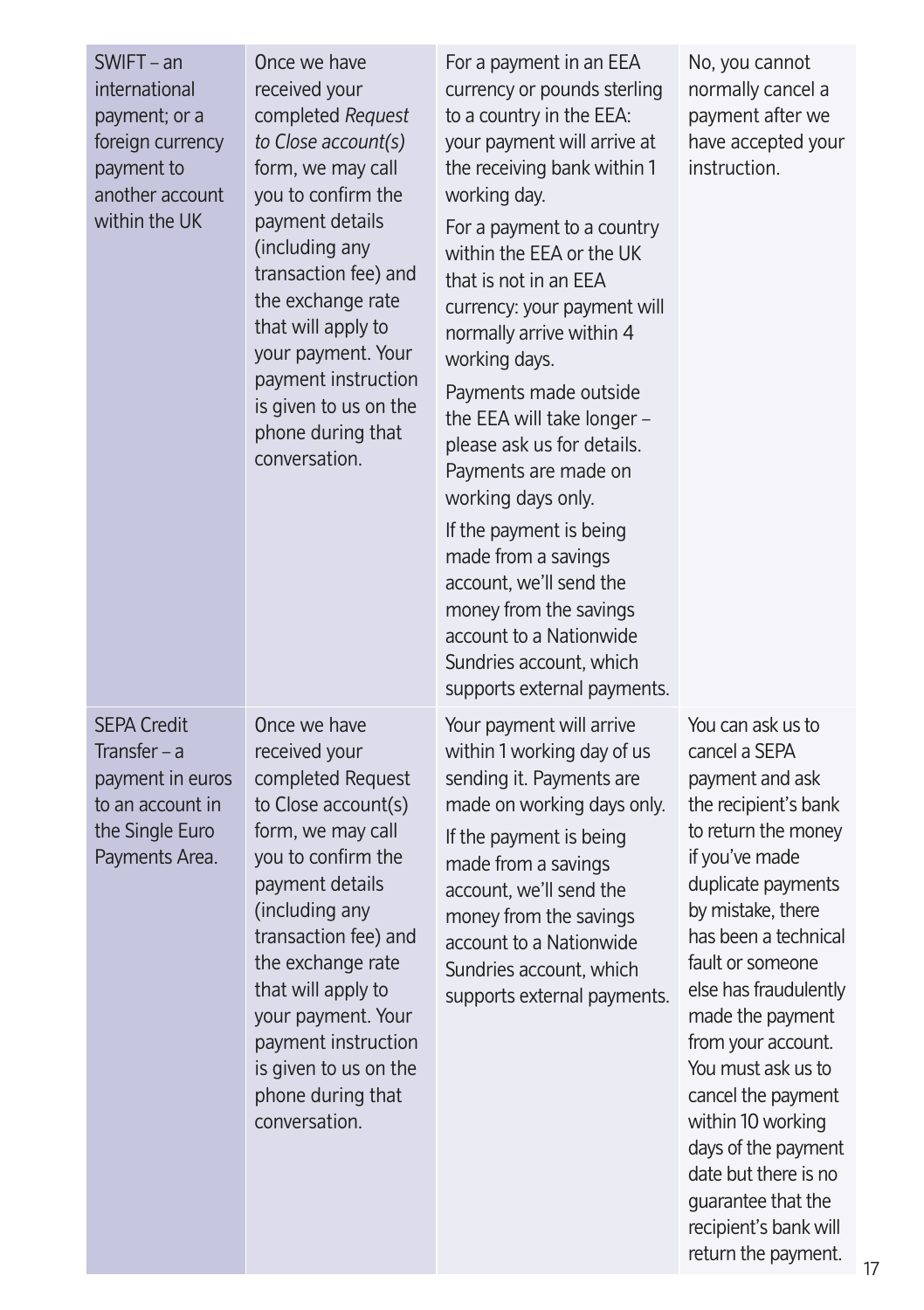# Important information about the payment service:

#### **Terms and Conditions**

- 1. These conditions will apply when you post your *'Request to Close Account(s)'* form (SF220) to us. They apply in addition to the terms and conditions which applied to the account before it was closed, and they take priority if they are different to those account terms and conditions.
- 2. You need to complete the *'Request to Close Account(s)'* form and post it back to us following instructions set out in the form.
- 3. We may call you about your request your agreement given during the phone call is your consent for us to make the payment in accordance with the *'Request to Close Account(s)'* form, the details set out in the table above and these conditions.
- 4. In order to process your payment instruction, we need a correctly completed *'Request to Close Account(s)'* form, for the account the funds are to be paid to. We will confirm your name and address to make sure we are meeting our obligations under UK Money Laundering Regulations. If any information on the form is missing, incomplete or we require further information or documentation (such as ID), we'll reject the instruction and let you know using any of the contact details we have for you. If this happens, you may need to complete a new *'Request to Close Account(s)'* form and resubmit it along with the required evidence.
- 5. For SWIFT or SEPA payments in a foreign currency, we will convert your payment into your chosen currency using our standard outbound exchange rate which applies at the time we process the payment. We will tell you what that is when we call you to confirm a few details about the payment instruction. Details of our standard outbound exchange rates can be found at **<nationwide.co.uk/exchange-rates>**
- 6. After your payment is processed, we'll send you written communication confirming details of the transaction.
- 7. These terms and conditions are governed by English law and the language we use in them and in our communications with you is English. If you want to bring a claim against us in the courts, you can do so in the courts of England and Wales or in the courts which are local to where you live.
- 8. We won't be liable if things go wrong as a result of things beyond our control, such as abnormal or unforeseeable circumstances, the consequences of which we could not have avoided, or where they have resulted from us having to comply with law.
- 9. If the account is being closed to make the payment, the closing balance will include any interest earned on the account since the last interest payment was made. This means that the closing balance may be different to the current balance held in the account.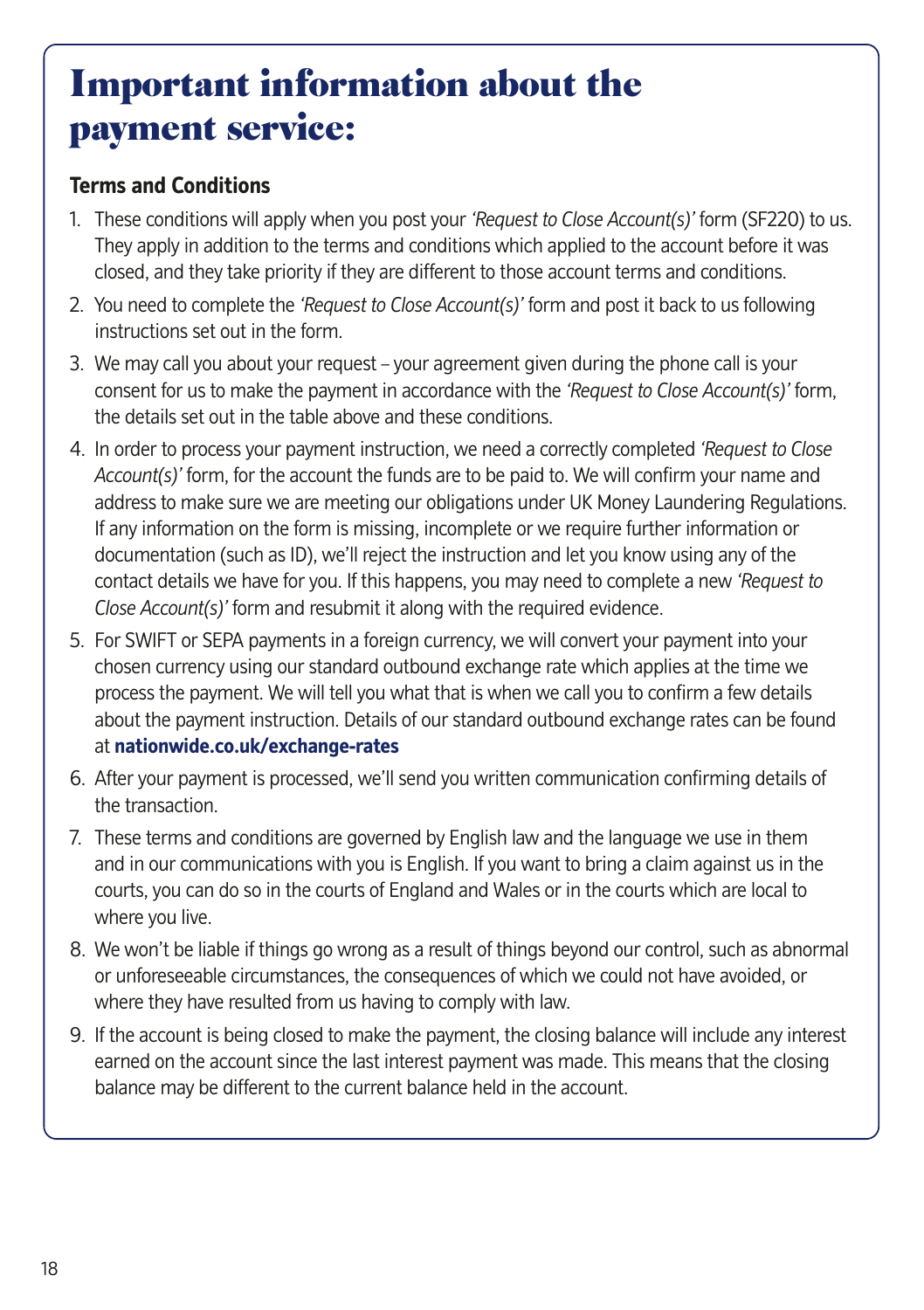# <span id="page-18-0"></span>Your checklist

We've put together a checklist of people and organisations you may need to contact.

When you do, it's worth having to hand the following information about the person who has died:

- their National Insurance number
- their NHS number
- their date and place of birth
- their date of marriage or civil partnership (if applicable)
- their tax reference number (if applicable)
- their passport and driving licence number (if applicable).

It's also a good idea to have their personal representatives' names and addresses.

Don't forget the government's Tell Us Once service

If you can use it, it's such a handy service. It covers:

- 
- the Department for Work and Pensions the Passport Office.
- the DVI A

# Fraud awareness

We're committed to helping our members protect themselves against fraud. For more information on fraud awareness you can contact us on **0800 464 3018** or visit **<nationwide.co.uk/support/security-centre/fraud-awareness/card-fraud>**



- HMRC your local council
	-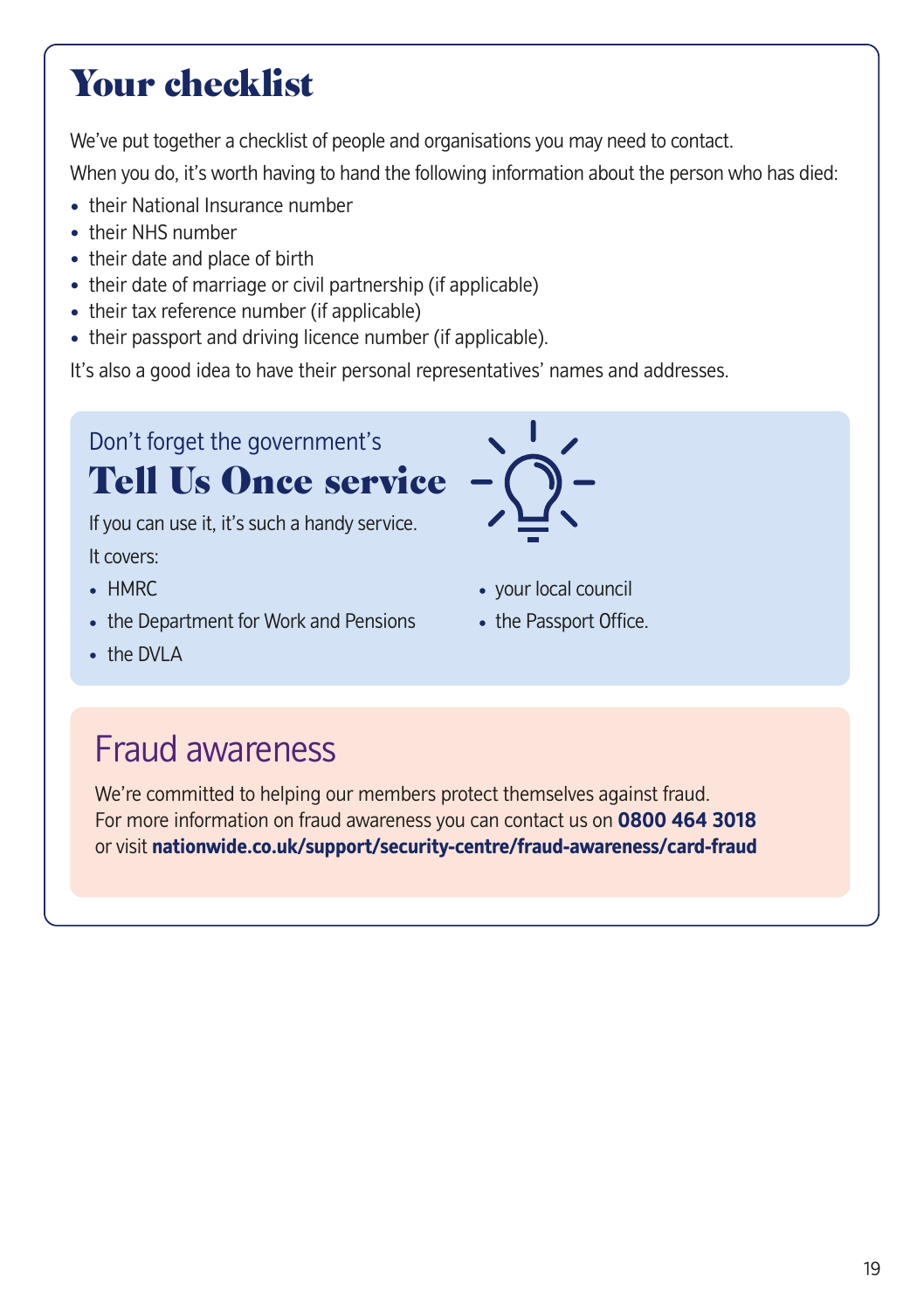# What you need to do: your checklist

Please treat this as a guide as it won't be right for everyone.

| Legal things to do                                                                                                                                                       | Complete |
|--------------------------------------------------------------------------------------------------------------------------------------------------------------------------|----------|
| Obtain a medical certificate from the hospital/doctor                                                                                                                    |          |
| Register the death, find out more on gov.uk/register-a-death                                                                                                             |          |
| Obtain copies of the certified death certificate                                                                                                                         |          |
| If there is a will, check if there are any specific requests<br>(for example, to do with their funeral)                                                                  |          |
| Contact funeral director                                                                                                                                                 |          |
| Notify solicitors/accountant                                                                                                                                             |          |
| Notify the executors named in the will or appoint an administrator                                                                                                       |          |
| Government organisations to contact if you're not using the<br><b>Tell Us Once service</b>                                                                               | Complete |
| HM Revenue & Customs (HMRC) to deal with tax and cancel<br>benefits                                                                                                      |          |
| Department for Work and Pensions (DWP) to cancel any benefits<br>such as Income Support                                                                                  |          |
| HM Passport Office (HMPO) to cancel a passport                                                                                                                           |          |
| Driver and Vehicle Licensing Agency (DVLA) to cancel a driving<br>licence (you will need to send the registration certificate V5C)                                       |          |
| The local council, to cancel housing benefit, council tax benefit, a<br>Blue Badge, inform council housing services and remove the<br>person from the electoral register |          |
| Housing: who to contact                                                                                                                                                  | Complete |
| Their mortgage provider, landlord or local authority                                                                                                                     |          |
| Royal Mail to arrange a re-direction service                                                                                                                             |          |
| Utility companies such as phone, water, gas, electric                                                                                                                    |          |
| Any private organisation or agency providing home help                                                                                                                   |          |
| TV or internet companies                                                                                                                                                 |          |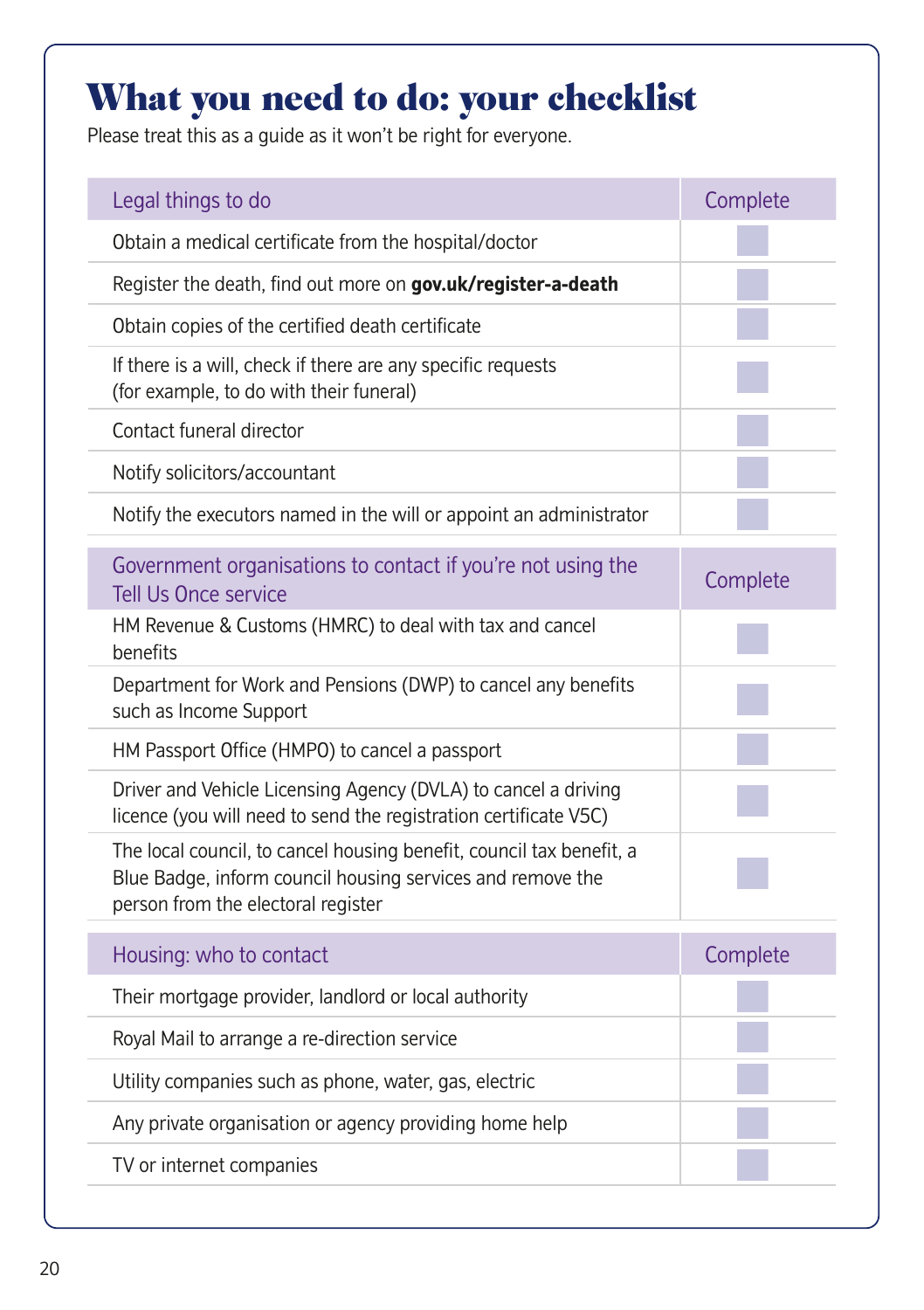| Financial things to sort out                                                                                                                                                                      | Complete |
|---------------------------------------------------------------------------------------------------------------------------------------------------------------------------------------------------|----------|
| Bank or building society accounts and National Savings                                                                                                                                            |          |
| Direct Debits and standing orders                                                                                                                                                                 |          |
| Check bank statements for regular payment credits and contact<br>those firms to stop the receipt of payments into the account                                                                     |          |
| Credit cards and store cards                                                                                                                                                                      |          |
| Subscriptions to clubs, groups or magazines                                                                                                                                                       |          |
| Recurring VISA payments, for example Netflix                                                                                                                                                      |          |
| Insurance policies such as house, car, travel, medical. If the person<br>who has died was named first on an insurance policy, make<br>contact as early as possible to ensure you're still insured |          |
| Pensions providers and life insurance companies                                                                                                                                                   |          |
| Mobile phone contracts                                                                                                                                                                            |          |
| Companies with which they may have had<br>rental, hire purchase or loan agreements                                                                                                                |          |
| Other organisations and people to contact                                                                                                                                                         | Complete |
| Clubs, trade unions or associations to cancel their membership<br>and possibly secure a refund                                                                                                    |          |
| Their doctor or hospital to cancel any appointments                                                                                                                                               |          |
| Their dentist and optician                                                                                                                                                                        |          |
| Their church or regular place of worship                                                                                                                                                          |          |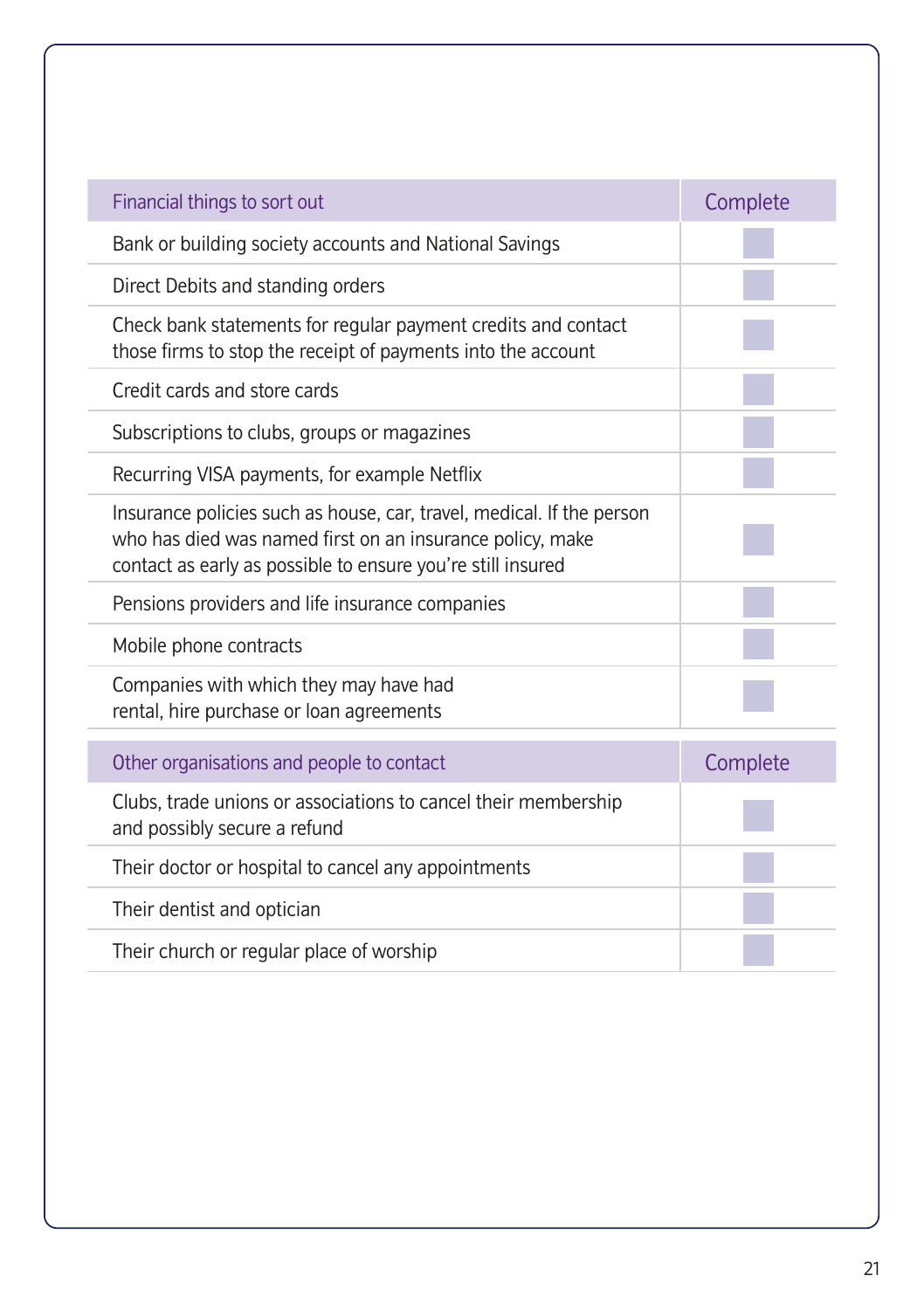# <span id="page-21-0"></span>Useful websites

### Help and Bereavement Support

- **Cruse Bereavement Care <cruse.org.uk>** Help with understanding and coping with grief following the death of someone close.
- **The Samaritans – [samaritans.org](https://samaritans.org)** A completely confidential service offering support for any type of emotional distress.
- **Child Bereavement UK [childbereavementuk.org](https://childbereavementuk.org)** Information, training and specialised support for when a child dies or a child is bereaved.
- **Age UK <ageuk.org.uk>** Free help and advice from the UK's largest charity dedicated to helping people make the most of later life.
- **Widowed and Young** Support group for young widowed men and women across the UK, married or not, with children or without. Tel: **0300 012 4929**

Web: **<widowedandyoung.org.uk>**

# Funeral services

- **National Association of Funeral Directors –<nafd.org.uk>** Help with finding a registered funeral director in your area.
- **The British Humanist Association –<humanism.org.uk/ceremonies>** Help with arranging non-religious funerals and ceremonies.
- **The Natural Death Centre –<naturaldeath.org.uk>** A charity offering support and guidance when planning a funeral.

# Financial and legal advice

- **The Probate Service –<theprobateservice.org>** Guidance for dealing with probate and inheritance tax.
- **Citizens Advice Bureau –<citizensadvice.org.uk>** Free legal advice and support.
- **HM Revenue & Customs** Pay As You Earn and Self Assesment HM Revenue and Customs, BX9 1AS, United Kingdom Tel: **0300 200 3300** or visit **<www.hmrc.gov.uk>**
- **The General Register Office** PO Box 2, Southport PR82 2JD Email: **[certificate.services@gro.gsi.gov.uk](mailto:certificate.services@gro.gsi.gov.uk)**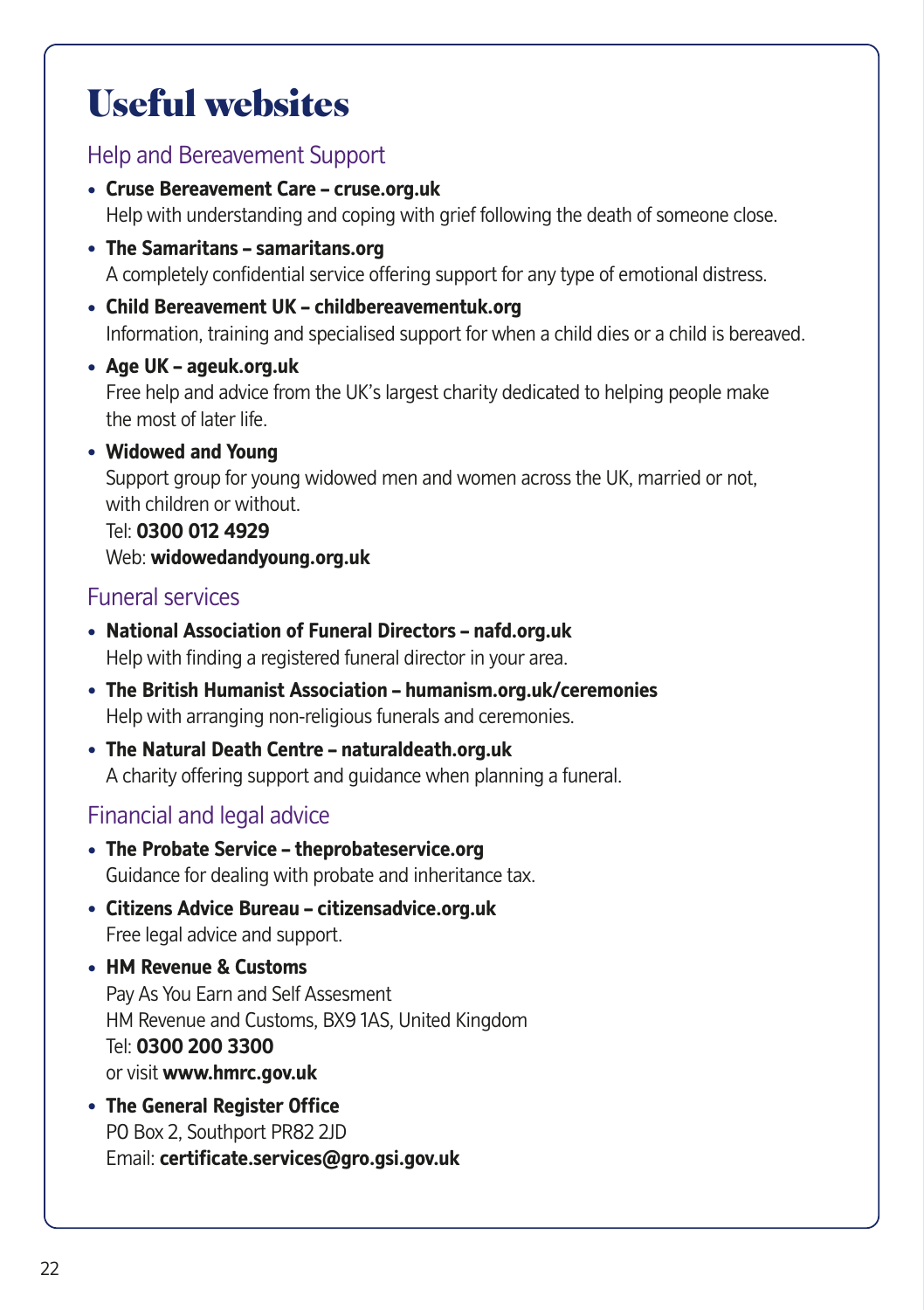# <span id="page-22-0"></span>Contact us

# In branch

Book an appointment to speak to one of the team at your local branch. You can pop in to make an appointment or if you'd rather do it over the phone, you can find your branch's phone number at **<nationwide.co.uk/branchfinder>**

By post You can write to us at:

**Bereavement Services Specialist Customer Support Nationwide Building Society Swindon Wiltshire SN38 3FN**

By phone Call our bereavement team on:

#### **0800 464 30 18**

Lines are open: Mon to Fri 9am to 5pm, Sat 9am to 12pm

### Specialist Support Services

Our team have received specialist training to provide a confidential service for customers affected by illness or an unexpected change in their personal circumstances. Find out more at **<nationwide.co.uk/help/challenging-times>**